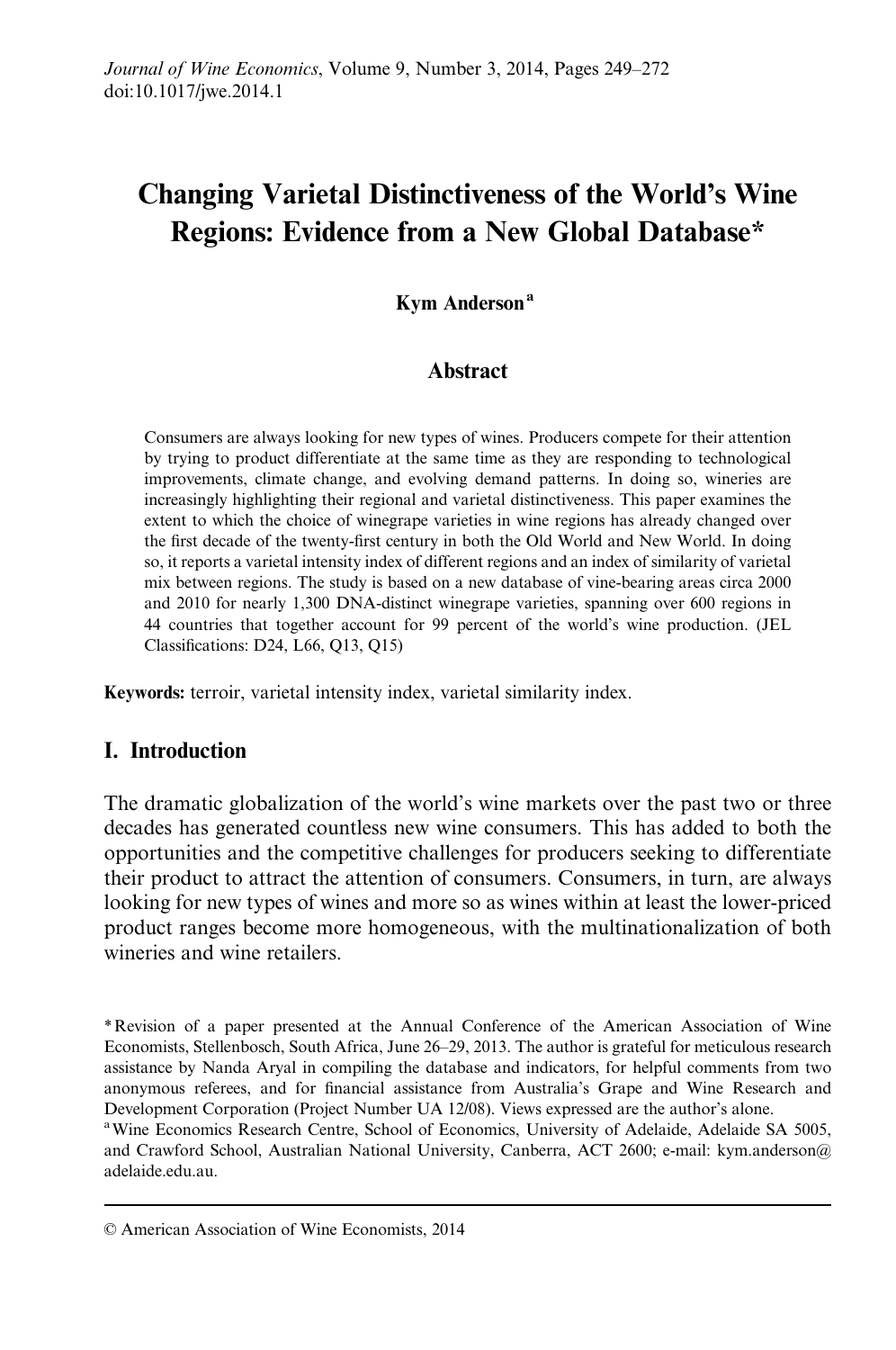One strategy for producers has been to display grape varietal names on wine bottle labels. Its success, especially for lower-priced New World wines, has led to demands in the European Union (EU) for freeing up labeling laws so as to allow such labeling there also. Meanwhile, producers in the New World are increasingly realizing the marketing value of going beyond country of origin to regional labeling as another form of product differentiation—something that has long been practiced by Europe's traditional producers.

In addition to striving to differentiate their product, producers are also well aware of the impact that climate changes (higher temperatures, more extreme weather events) are having on their winegrapes. Adaptation strategies include switching to warmer-climate or more-resilient grape varieties and relocating to a higher latitude or altitude to retain the current mix of grape varieties. Especially in the New World, where regions are still trying to identify their varietal comparative advantages and where regulations do not restrict varietal choice, winegrowers are continually on the lookout for attractive alternative varieties that do well in climates similar to what they expect theirs to become in the decades ahead. Moreover, the biotechnology revolution is providing breeders with new opportunities, which is increasing the interest in exploring traits of little-known varieties.

Some people also are concerned that the diversity of winegrapes is narrowing to a few "international" varieties. Johnson and Robinson (2013, p. 8) note that vignerons are at last beginning to respond by reverting to neglected local varieties in the Old World and by exploring alternatives to the main "international" varieties in the New World. But how severe is the current concentration compared with earlier times, and how different is the concentration in the Old World compared with the New World?

These biodiversity concerns, together with marketing and climate adaptation needs, are generating a rapidly growing demand for information on which winegrape varieties are grown in the world's various wine regions. Since 1971, The World Atlas of Wine has provided a great deal of information about where winegrapes are grown (the seventh edition is Johnson and Robinson [2013]). That and other wine atlases have been complemented by a new book by Robinson, Harding, and Vouillamoz (2012), which provides a detailed guide to 1,368 of the world's commercially grown "prime" varieties and their various synonyms, based on the latest DNA research. However, neither of those seminal books, nor any other wine atlas or wine encyclopedia, provides comprehensive global data on the bearing areas of winegrapes by region and variety.1

<sup>&</sup>lt;sup>1</sup>The handbook by Fegan (2003) provides information for 2000 on key regions in the main wineproducing countries, and on the key varieties in those countries, but it does not provide a matrix of variety by region data. That is also true of two other sources of global wine varietal information, namely JKI (2013) and OIV (2012).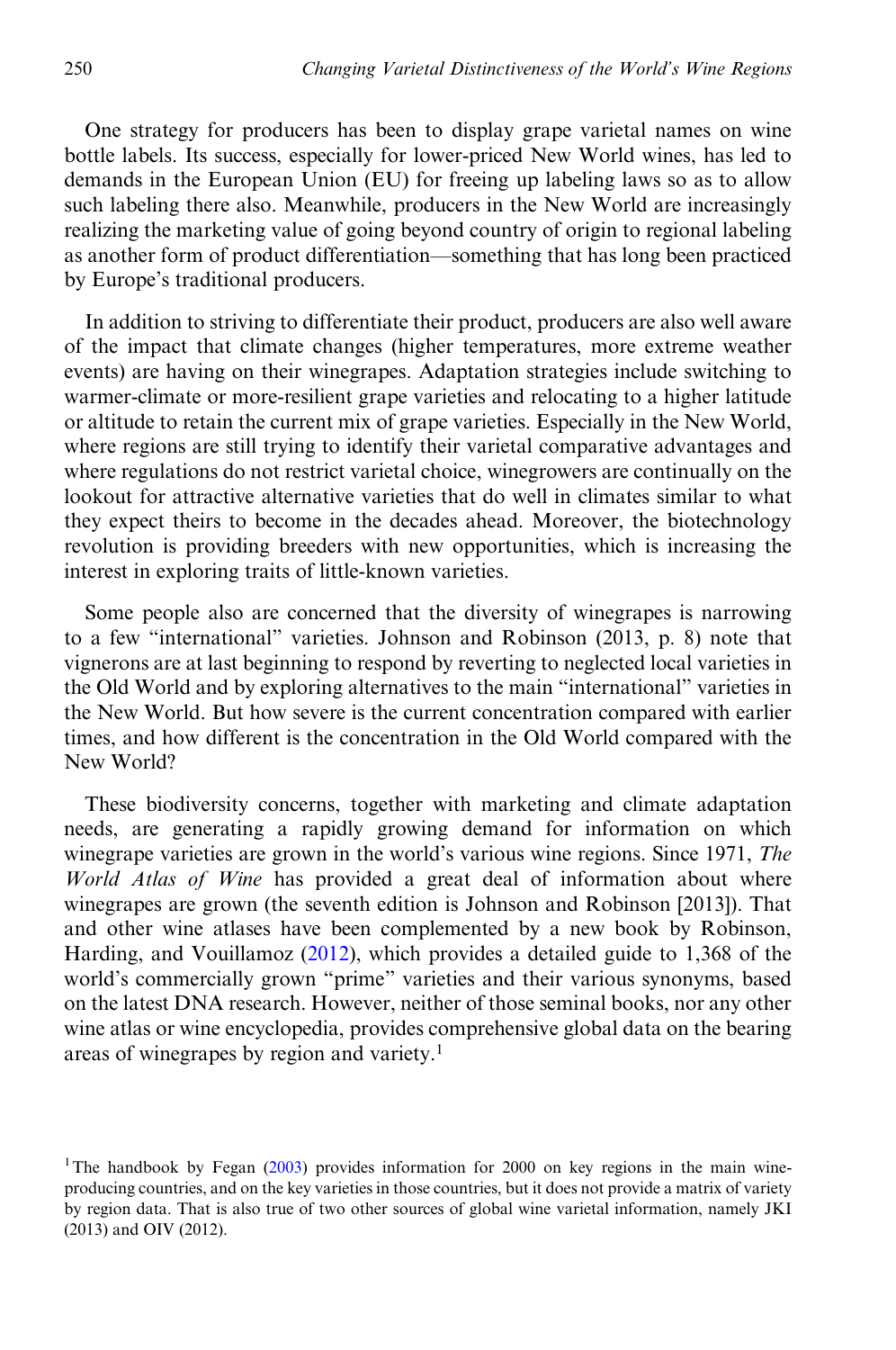This paper draws on a newly compiled global database (Anderson and Aryal, 2013) to estimate several indicators that capture changes over the first decade of the twenty-first century in the varietal mix of the world's wine regions. It builds on an earlier study of more limited data for 2000 by Anderson (2010) in several ways: it has data for 2010 as well as 2000; it includes more than 30 additional countries so that the sample now covers as much as 99 percent of global wine production; it is far more detailed in terms of having more than 600 regions and 2,000 varieties (of which almost 1,300 are "primes" and the rest are their synonyms), compared with only 166 regions and 258 varieties previously; and it has removed spurious differences in varietal mixes resulting from the use of different varietal names for what have recently been shown to be DNA-identical varieties (thanks to the painstaking scientific work that led to the book by Robinson et al., 2012).

The paper is structured as follows. Section II describes the database. Section III defines two key indexes that have been calculated to help summarize the data. Those data are then used to provide an empirical picture of the changing varietal distinctiveness of the world's wine regions. This is done in Section IV by answering a sample of questions which, in the process, provide a sense of the breadth of the database. (Space limitations prevent us from highlighting the depth of the database in terms of its within-country regional detail.) The final section discusses possible extensions and other uses of the database.

### II. The New Database

Data on the bearing area of winegrapes are available by variety and region for most key wine-producing countries. In the case of the EU countries, area data are available from one source (Eurostat, 2013), while for other countries they are typically available online from a national wine industry body or the national statistical agency. The United States and Canada, where data are collected at the state/provincial level and only for those with significant wine production, are key exceptions.

The years chosen correspond to the most recent decadal agricultural census periods of the European Union, which were 1999 or 2000 and 2009 or 2010. For the non-EU countries, data have been sought for the earlier year in the Northern Hemisphere and the latter year in the Southern Hemisphere. Inevitably, not all other countries or regions had data for exactly those vintages, but in most cases the data refer to vintages that were only six months apart.

The raw data have been compiled by Anderson and Aryal (2013), and various indicators from that database have been assembled in comprehensive tables and figures by Anderson (2013). Appendix Table 1 lists the countries included and their relative importance in the global bearing area of winegrapes and in wine production, and it also shows the other countries reported to be producing wine (although collectively the latter group accounts for just 1 percent of global wine output).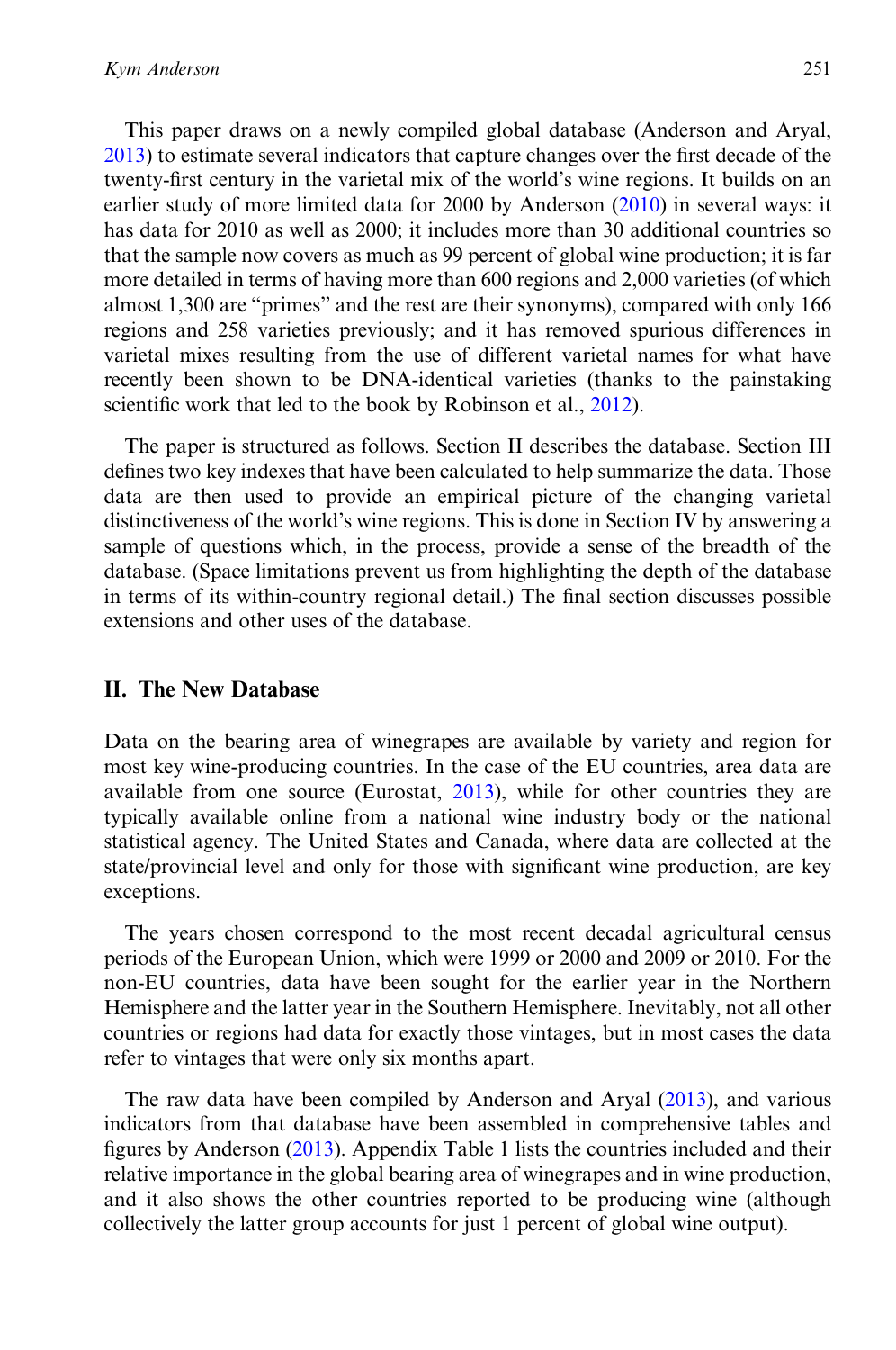Of the 44 countries included in Appendix Table 1, reliable area data for 2000 were unavailable for nine of them (China, Japan, Kazakhstan, Mexico, Myanmar, Peru, Thailand, Turkey, and Ukraine). The combined share of global wine production of those nine countries in 2000 was only 1.6% (compared with 5.1% in 2010), but their varietal contributions are included as a group (called "Missing 9 in 2000") by assuming each of them had (i) the same varietal distribution in 2000 as in 2010 and (ii) a national area that was the same fraction of its 2010 area then as was its national wine production volume. As well, the global bearing area of the world's 50 most important varieties in 1990 has been estimated using data in Fegan (2003).

The number of winegrape regions in each country for which bearing area data are available varies greatly across the sample of 44 countries (Appendix Table 2). And the number is not the same for each country in the two chosen years, which means that some regional detail is necessarily lost through aggregation when we seek to compare varietal mixes of each region in the two sample years. Nonetheless, even for that comparative exercise there are as many as 410 matching regions globally.

Thus the database on which this volume draws involves two years (2000 and 2010, plus some 1990 data), more than 600 regions (in 44 countries), and nearly 1,300 varieties. Such a large three-dimensional database potentially has 1.5 billion numbers in its cells (many of which are zeros). It can be sliced in three ways: across regions, years, or varieties. To assist in digesting such large spreadsheets, it is helpful to summarize the data by calculating a pair of indexes.

### III. Two Indexes

In addition to regional and varietal shares, two indexes that are used in the next section are defined in turn in this section: the varietal intensity index, and the varietal similarity index.

### A. Varietal Intensity Index

A varietal intensity index is defined as a variety's share of a region's winegrape area divided by that variety's share of the global winegrape bearing area. The varietal intensity index is thus a complement to share information in that it indicates the importance of a variety in a region not relative to other varieties in that region but, rather, relative to that variety in the world.

Specifically, define  $f_{im}$  as the proportion of the bearing area of grape variety m in the total winegrape-bearing area in region or country  $i$  such that the proportions fall between 0 and 1 and sum to 1 (i.e., there is a total of  $M$  different grape varieties across the world, and  $0 \le f_{im} \le 1$  and  $\Sigma_m f_{im} = 1$ ). For the world as a whole,  $f_m$  is the bearing area of grape variety  $m$  as a proportion of the total global winegrape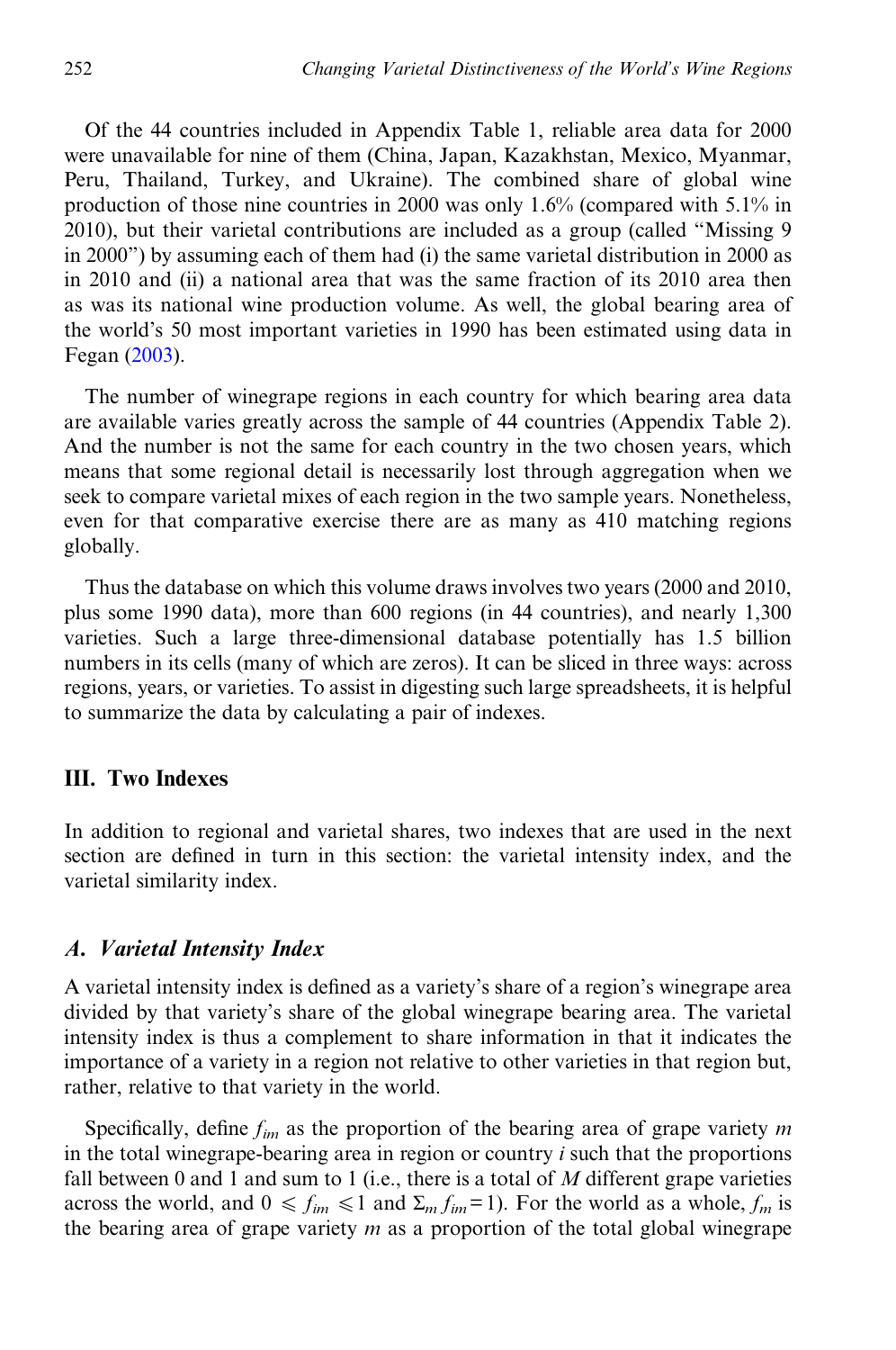area, and  $0 \le f_m \le 1$  and  $\Sigma_m f_m = 1$ . Then the varietal intensity index,  $V_{im}$  for variety  $m$  in region  $i$ , is:

$$
V_{im} = f_{im}/f_m \tag{1}
$$

### B. Regional Similarity Index

An index of varietal similarity has been defined by Anderson (2010) to measure the extent to which the varietal mix of one region or country matches that of another region or country or the world. It can also be used to compare the varietal mix of a region or country over time. In defining the index, Anderson (2010) borrows and adapts an approach introduced by Griliches (1979) and Jaffe (1986). That approach has been used subsequently by Jaffe (1989), and by others, including Alston, Norton, and Pardey (1998) and Alston et al. (2010, ch. 4), to measure interfirm or interindustry or interregional technology spillover potential.

The mix of grape varieties is a form of revealed preference or judgment by vignerons about what is best to grow in their region. That judgment is affected by not only terroir but also past and present economic considerations, including current expectations about future price trends, plus the sunk cost that would be involved in grafting new varieties onto existing rootstocks or grubbing out and replacing existing varieties.

The vector of grape varietal shares defined above,  $f_i = (f_{i1}, \ldots, f_{iM})$ , locates region  $i$  in M-dimensional space. Noting that proximity is defined by the direction in which the f-vectors are pointing, but not necessarily their length, Jaffe (1989) proposes a measure called the "angular separation of the vectors," which is equal to the cosine of the angle between them. If there were just two varieties,  $m$  and  $n$ , and region i had 80% of its total vine area planted to variety m whereas only 40% of region j was planted to variety  $m$ , then their index of regional similarity is the cosine of the arrowed angle between the two vectors (Figure 1). When there are  $M$  varieties, this measure is defined as:

$$
\omega_{ij} = \frac{\sum_{m=1}^{M} f_{im} f_{jm}}{\left(\sum_{m=1}^{M} f_{im}^2\right)^{1/2} \left(\sum_{m=1}^{M} f_{jm}^2\right)^{1/2}},\tag{2}
$$

where again  $f_{im}$  is the area of plantings of grape variety m as a proportion of the total grape plantings in region  $i$  such that these proportions fall between 0 and 1 and sum to 1 (i.e., there is a total of M different grape varieties across the world, and  $0 \leq f_{im}$  $\leq 1$  and  $\Sigma_m f_{im} = 1$ ). This makes it possible to indicate the degree of varietal mix "similarity" of any pair of regions. The index also can be generated for each region relative to the average of the world's N regions, which we call  $\omega$ . In short,  $\omega_{ii}$ measures the degree of overlap between  $f_i$  and  $f_i$ . The numerator of Equation (2) will be large when i's and j's varietal mixes are very similar. The denominator normalizes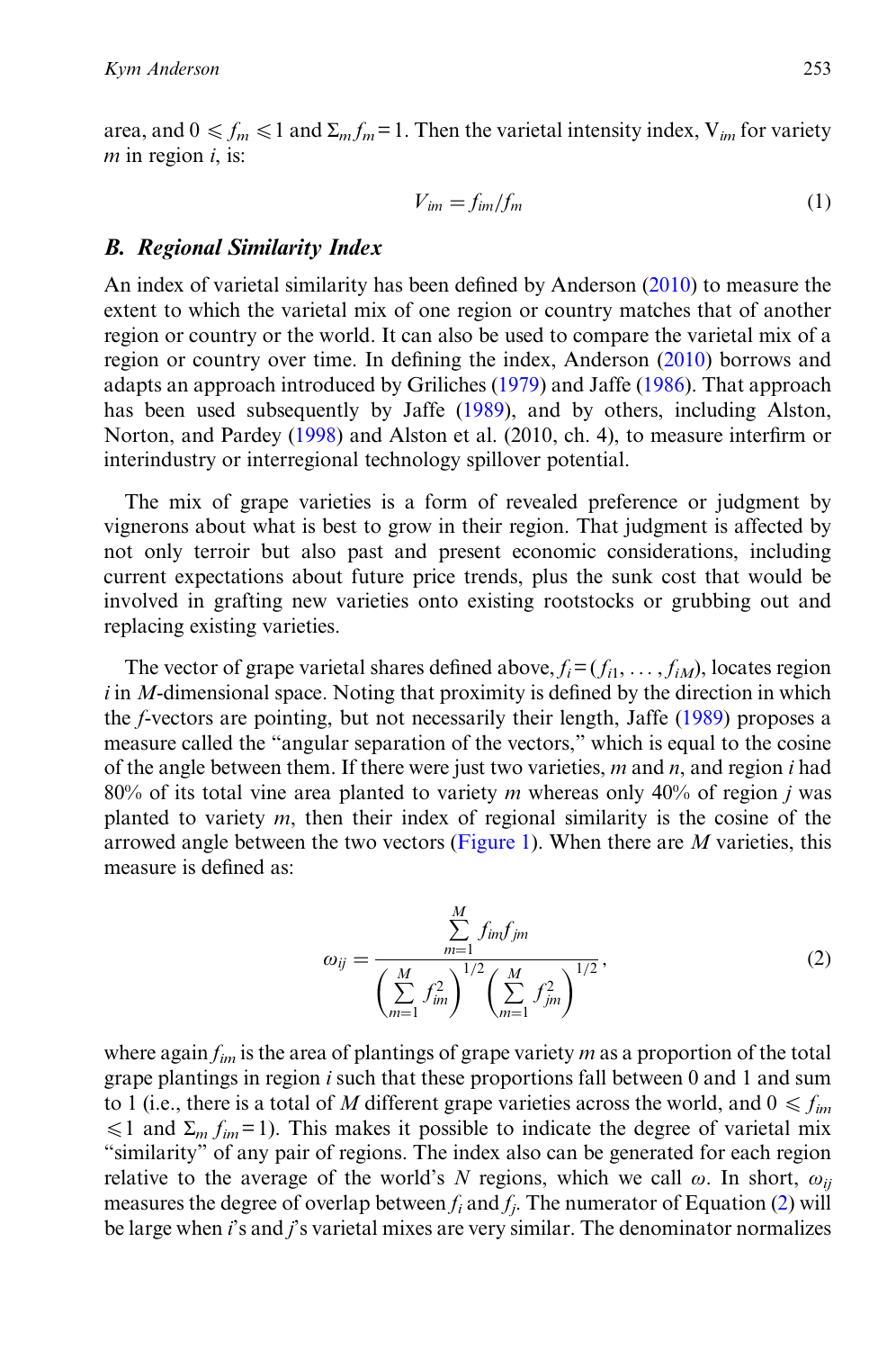



the measure to unity (that is, 1) when  $f_i$  and  $f_j$  are identical. Hence,  $\omega_{ij}$  will be 0 for pairs of regions with no overlap in their grape varietal mix, and 1 for pairs of regions with an identical varietal mix. For cases in between those two extremes,  $0 < \omega_{ij} < 1$ . It is conceptually similar to a correlation coefficient. Like a correlation coefficient, it is completely symmetrical in that  $\omega_{ii} = \omega_{ii}$  and  $\omega_{ii} = 1$ . Thus the results can be summarized in a symmetrical matrix with values of 1 on the diagonal, plus a vector that reports the index for each region relative to the global varietal mix.

#### IV. The Changing Varietal Distinctiveness of the World's Wine Regions

There are vast differences between countries in their winegrape-bearing areas. The three biggest, France, Italy, and Spain, accounted for 54% of the world's winegrape vineyard area in both 2000 and 2010. The next biggest is the United States, but its share is less than 5%. The same four countries dominate global wine production volume and value<sup>2</sup> (accounting for 60% in aggregate). However, the 2010 rankings among them in wine production differ considerably from that in winegrape area: France and Italy are ahead of Spain in wine production volume, and France and the United States are well ahead of Italy and Spain in terms of the value of wine production, followed by Germany and Australia. One reason for these differing rankings is that the huge La Mancha region of Spain has bush vines sparsely planted to the drought-resistant but low-quality Airén variety, much of whose grapes are often used to produce brandy rather than wine.

The global area of winegrapes has declined by almost 6% over the first decade of the twenty-first century. This is despite increases of around 30% in the United States

<sup>&</sup>lt;sup>2</sup>The pretax wholesale value of wine data are estimated for 2009 by Anderson and Nelgen (2011, table 175).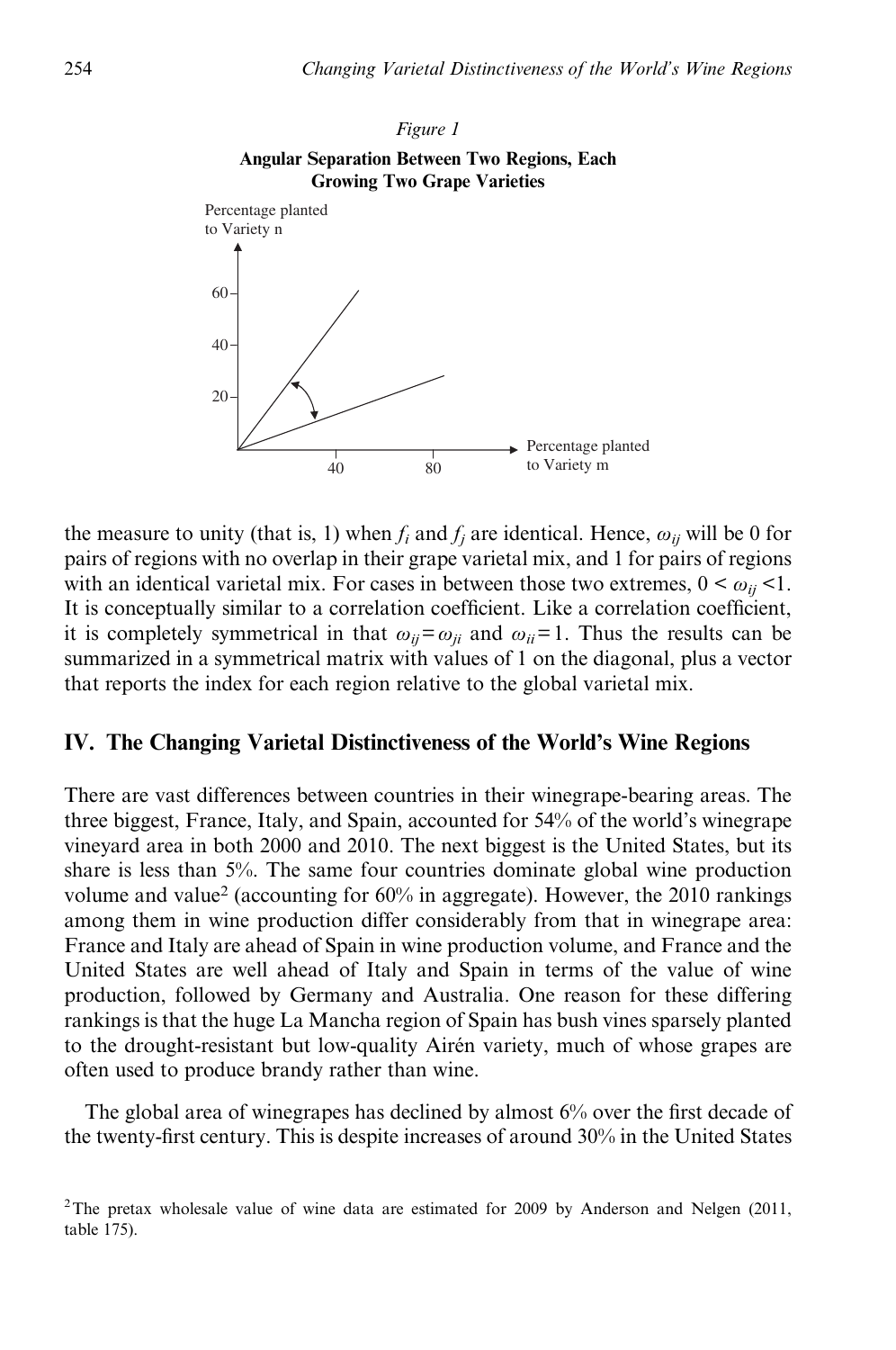and Georgia, 40% in the Czech Republic, and 220% in New Zealand. The biggest decreases were in Spain (13%), Portugal (20%), and several countries in southeastern Europe. That overall decline continues an earlier trend: the global area fell 8% in the final decade of the twentieth century.

A glimpse of how the varietal distinctiveness of the world's wine regions has changed over the decade to 2010 can be seen by interrogating the database to answer the following questions:

- . Has varietal diversity of the world's vineyard increased or decreased over that decade? Did the change in the New World differ from that in the Old World?
- . How are those changes reflected in the global area rankings of varieties?
- . Are red winegrapes becoming more prominent? In just some or many countries?
- . How has the varietal intensity of each country changed since 2000?
- . How similar is each country's varietal mix to that of other countries and to the world aggregate mix? How much has each country's varietal mix changed since 2000?

# A. Changing Varietal Diversity of the World's Vineyard

The extent of varietal concentration in the world's vineyard increased nontrivially between 2000 and 2010. This increase in concentration/decrease in diversity can be seen in Figure 2a, where the 2010 cumulative curve is well above that for 2000. Indeed the six-percentage-point difference for most of the first 40 varieties continues right through to the 1290th variety. Moreover, that decline in diversity is almost equally as strong in the Old World as in the New World, even though the extent of diversity is greater in the Old World (Figure 2b).

Another way to explore the diversity issue is to examine what share of the global area is devoted to varieties by their country of origin. Between 2000 and 2010, the global winegrape share devoted to varieties of French origin rose from 26% to 36%. Particularly striking is the high and increasing dominance of French varieties in the New World's vineyards: that share averaged 67% in 2010, up from 53% in 2000. It compares with an increase from 20% to 27% for the Old World's vineyards. The next most important country of origin is Spain, accounting for 26% of the world's area in 2010, down from 28% in 2000, which is just a little above Spain's own share of the global bearing area of 22–24%. Third is Italy, whose country of origin share is almost the same as the country's share of global area,  $13\%$ <sup>3</sup> No other country can

<sup>&</sup>lt;sup>3</sup>However, in terms of *number* of varieties, Italy's global winegrape share is more than three times that of Spain. Of the 1,289 prime varieties identified for 2010, the most popular country of origin is Italy with 328, followed by Portugal (196), France (120), and Spain (88). Then three other countries contribute between 55 and 70 varieties each (Hungary, the United States and Croatia). Most of the remaining varieties are from Southeastern Europe and the countries surrounding the Black Sea.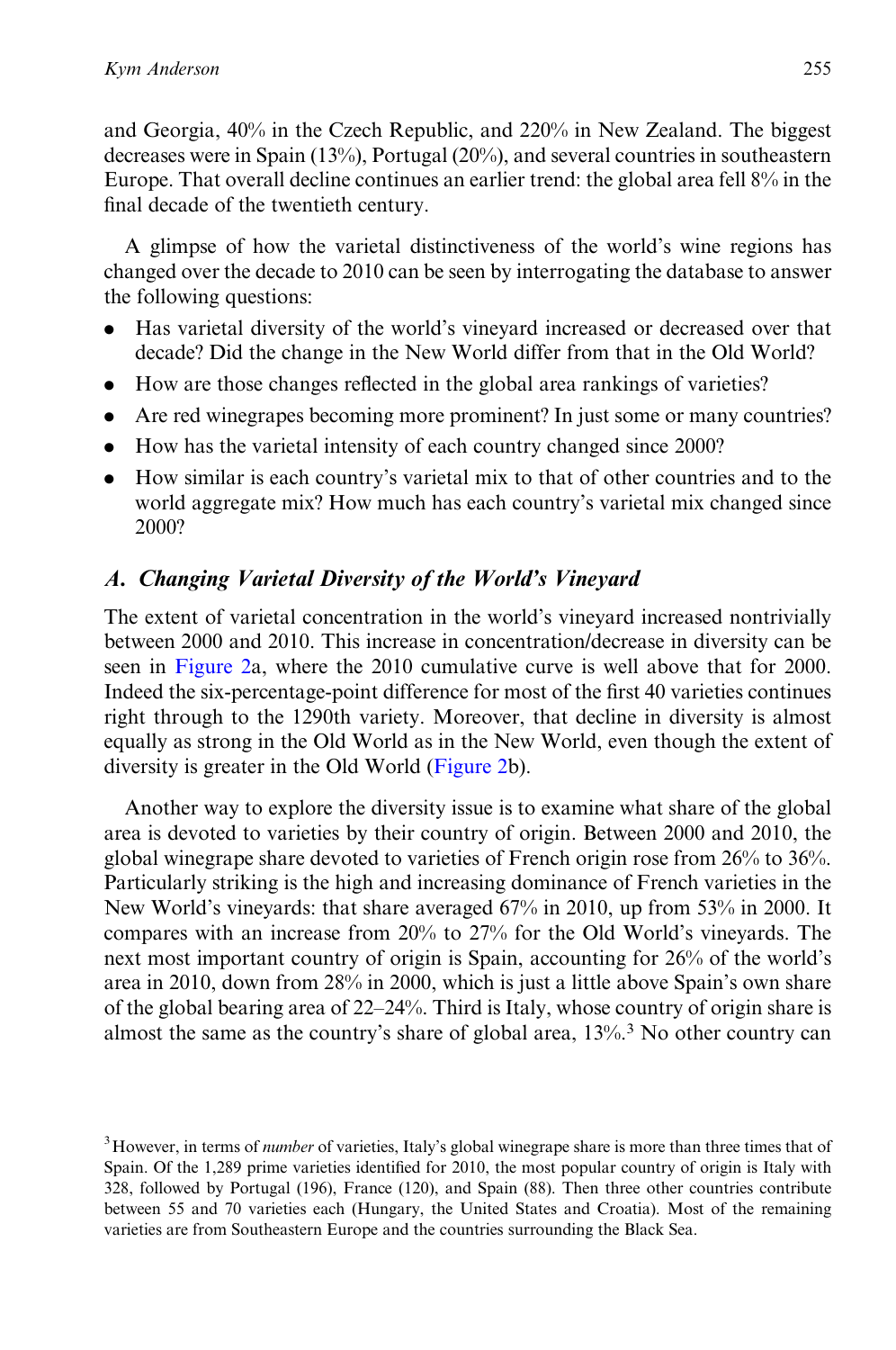

Figure 2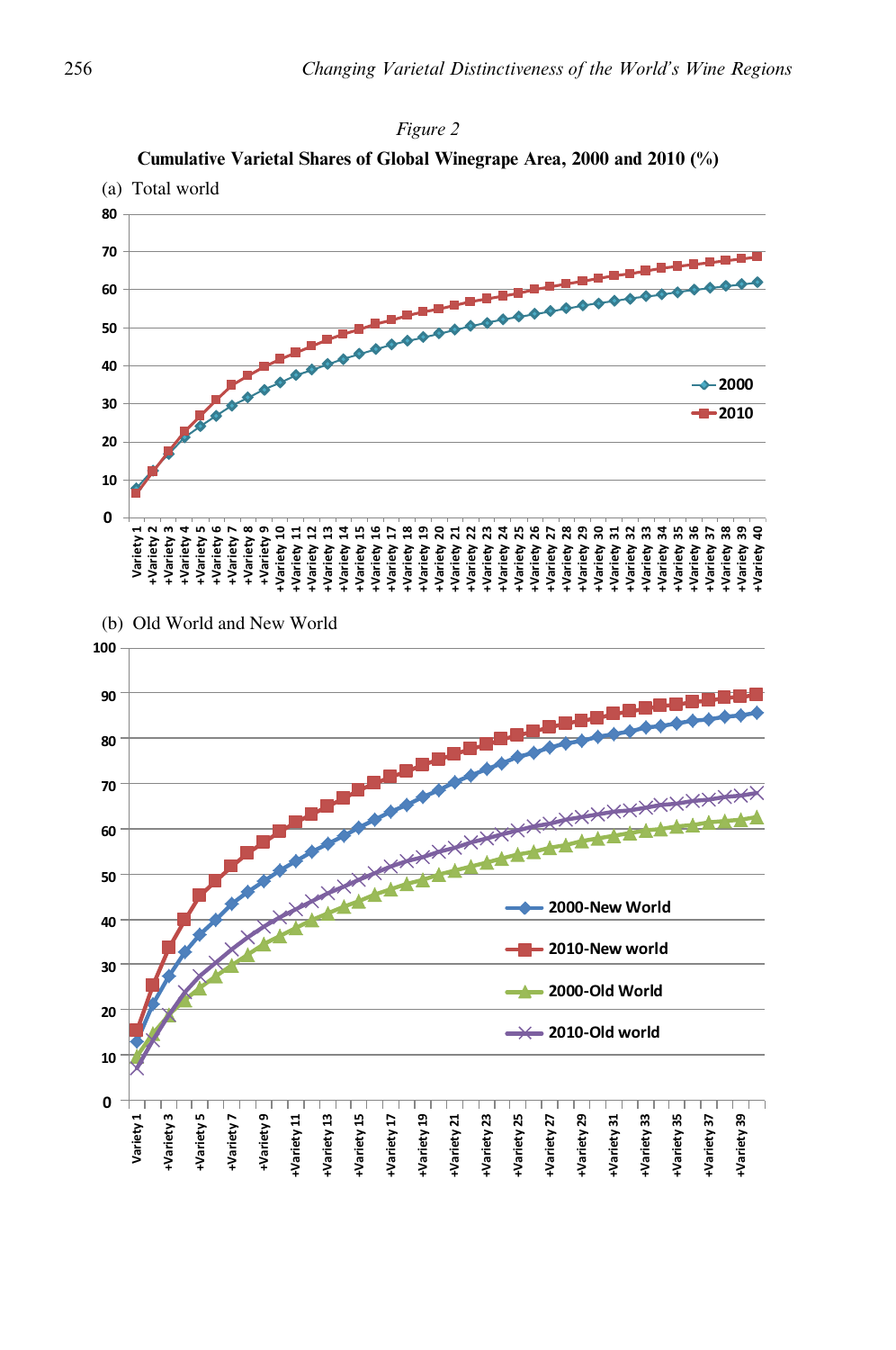lay claim to being the origin of more than 3% of the world's winegrape varieties in terms of bearing area.

Varietal concentration is also reflected in the share of the total area of winegrapes for a country or the world that is held by the top variety, or the cumulative shares of the top few varieties. Globally, the top 35 varieties accounted for 59% of the world's winegrape bearing area in 2000, but by 2010 that share was 66%. At the national level, in 2010 as many as 12 of the 44 countries had more than one-third of their total area under just their top variety. Perhaps even more striking is that only 6 of the 44 countries have less than one-third of their total winegrape area under their top three varieties. Those numbers of countries had changed from 7 and 7 in 2000, respectively, again indicating a rapid increase in varietal concentration.

# B. Changes in Global Area Rankings of Varieties

The changes in varietal concentration in the world's vineyard are reflected in the marked changes in the global rankings of varieties over the period between 1990 and 2010. Cabernet Sauvignon and Merlot have more than doubled their shares to take them from 8th and 7th to 1st and 2nd places, and Tempranillo and Chardonnay have more than trebled their shares to take 4th and 5th places, while syrah has jumped from 35th to 6th. Sauvignon Blanc and Pinot Noir are the other two to move into the top ten. These have all been at the expense of Airén, which has fallen from 1st to 3rd, Garnacha from 2nd to 7th, Trebbiano Toscana from 5th to 9th, and Sultaniye (main synonym: Thompson seedless) from 3rd to more than 35th. As a consequence, the world's top 35 varieties as ranked in 1990 shows a quite different mix and rank ordering to the comparable chart for 2010 (Figure 3).

# C. Changes in Shares of Red and White Varieties

Among other things, these changes in varietal diversity have been accompanied by a rise in the overall share of red varieties in the global winegrape area: from 49% to 56% in the decade to 2010. That share varies hugely across countries, though, from 96% in China and even higher in North Africa to just 12% in Georgia and 8% in Luxembourg (Figure 4a). And the red/white mix has changed far more in some countries than in others, whether looked at in terms of red's share of the national total or in national hectares. Of the countries that have increased the share of red varieties in their national mix, the majority are in the Old World (Figure 4b). In hectares, the largest rises in winegrape area are in Spain, the United States, and Italy while the largest falls are in Romania, Bulgaria, and France. Within the red and white winegrape categories, the cumulative shares indicate that the varietal concentration increased almost equally for red and white winegrapes over the 2000 to 2010 period.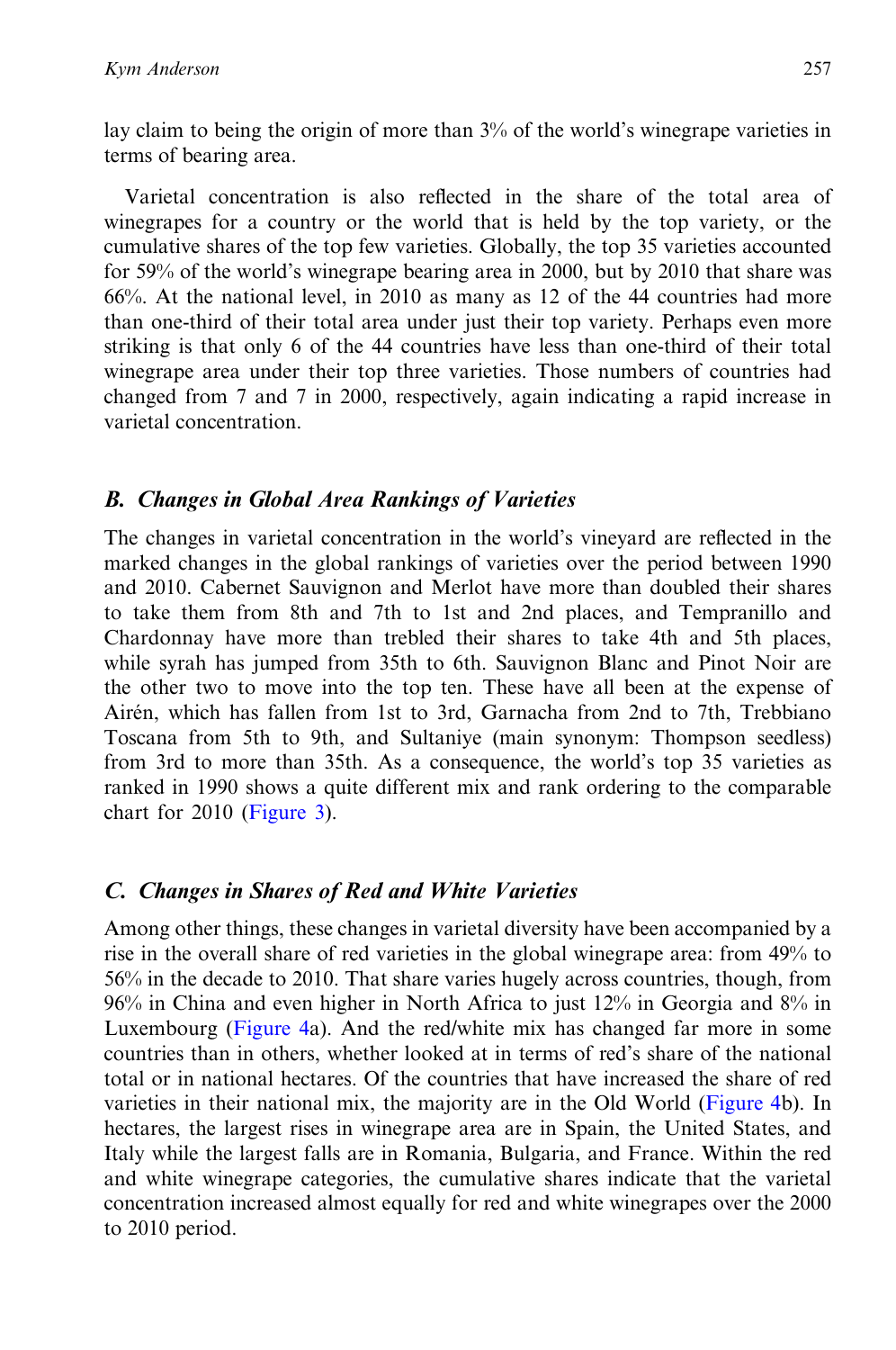

Figure 3 World's Top 35 Varieties in 1990, 2000 and 2010 (ha)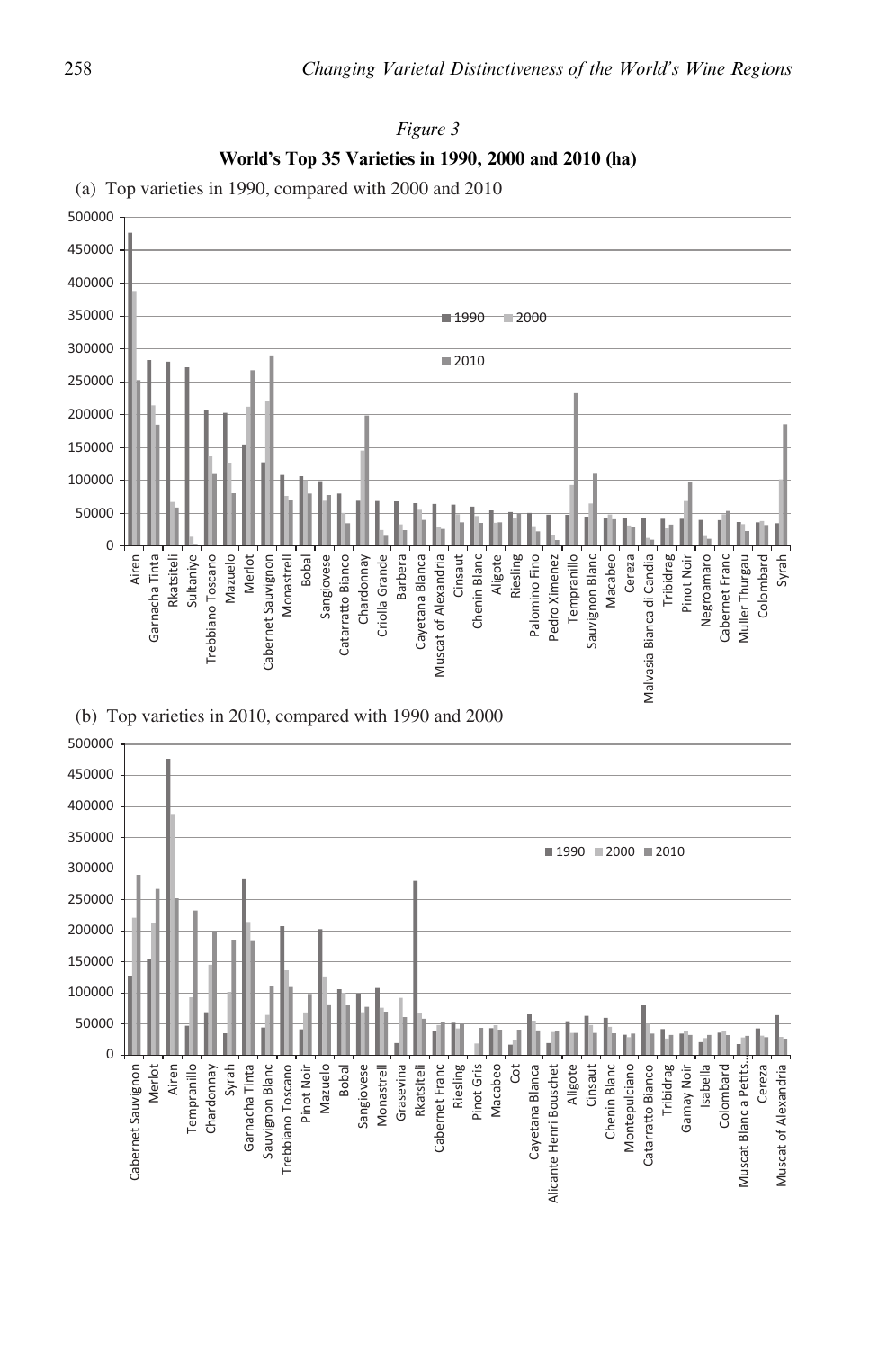

### Changing Importance of Red Varieties in National Winegrape Area, 2000 to 2010 (%)



(a) Shares of Red Varieties in National Winegrape Area, 2000 and 2010 (%)

(b) Percentage point change in Shares of Red and White Varieties in National Winegrape Area, 2000 to 2010 (%)

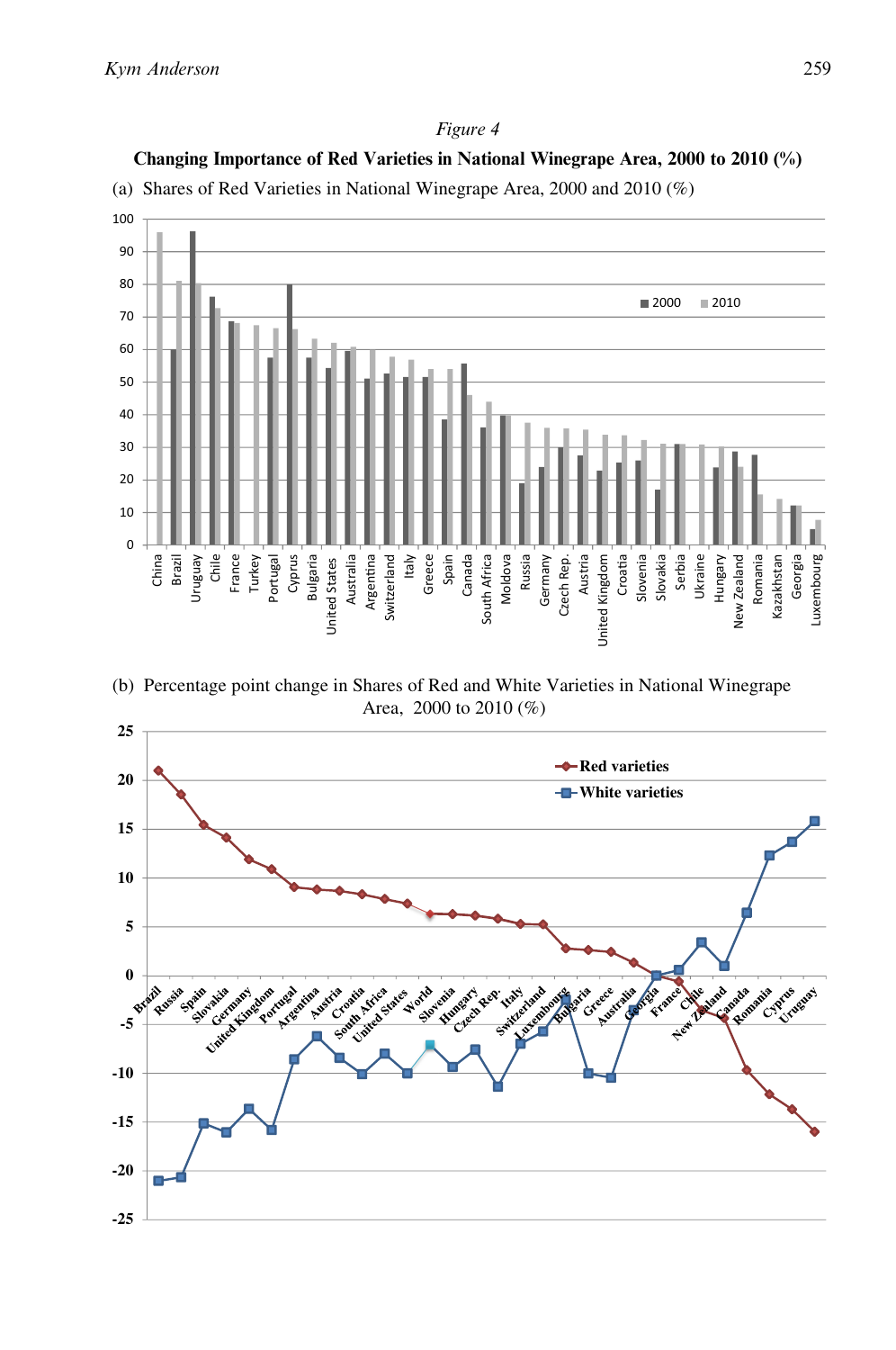#### D. Changes in Varietal Intensity Indexes

The varietal intensity index, defined above as a variety's share of a country's total winegrape area divided by that variety's share of the global winegrape area, complements national share information in that it indicates the importance of a variety in a country not relative to other varieties in that country but, rather, relative to that variety in the world. It also complements information on a country's share of the global area for a variety.

As an example, Cot (main synonym: Malbec) was the third-largest variety in terms of area in Argentina in 2000 but the largest variety in 2010 (15.4% of the national winegrape area), when it accounted for 76% of the world's Cot plantings. Since that variety represented only 0.88% of the global area of all varieties in that year, Argentina's Varietal Intensity Index (VII) for that variety was (0.154/0.088=) 17.5 in 2010, which compares with 16.2 in 2000. For Argentina, Cot is not even in the top ten varieties ranked according to the VII, though, because there are numerous varieties that are unique to Argentina and that therefore have an even higher VII. In fact when a variety is grown only in that country, its VII is necessarily the inverse of the proportion of the global winegrape area accounted for by that country—and so is identical for each unique variety in that country and year (so  $1/0.043 = 22.9$  for Argentina in 2010).

Another example that helps to illustrate the difference between the national share of a variety and its VII is Syrah (main synonym: Shiraz). This is the most important variety in Australia, and its share of Australia's total winegrape area rose from 22% to 28% in the decade to 2010. However, over that period Syrah became more important in numerous other countries as well (Figure 5a). Its share of the global vineyard area thus rose from  $2.1\%$  in 2000 to 4.0% in 2010. As a result, Australia's share of Syrah's global area fell from 29% to 23% and so Syrah's VII for Australia fell from 11 to 7 over that decade (while the VII for countries such as the Chile and the United States rose—see Figure 5b).

A fall in the VII for Australia is not unique to Syrah. Indeed, of all 15 varieties for which there were more than 1,000 hectares in production in Australia in 2010, there are only four whose VII rose after 2000. Only a small fraction of that can be explained by an increase in size of Australia's share of the global area, since its share rose only marginally over that decade (from 2.7% to 3.3%). The much more important reason for the decline in VII for most of the key varieties in Australia is that the country's mix of varieties is becoming more similar to the global average (see next subsection).

#### E. Changes in Varietal Similarity Indexes

An index of similarity of varietal mix between countries or over time, as defined in Section III.B, provides an indication of how closely the shares of different varieties in the winegrape area in one location match the shares in another location or in the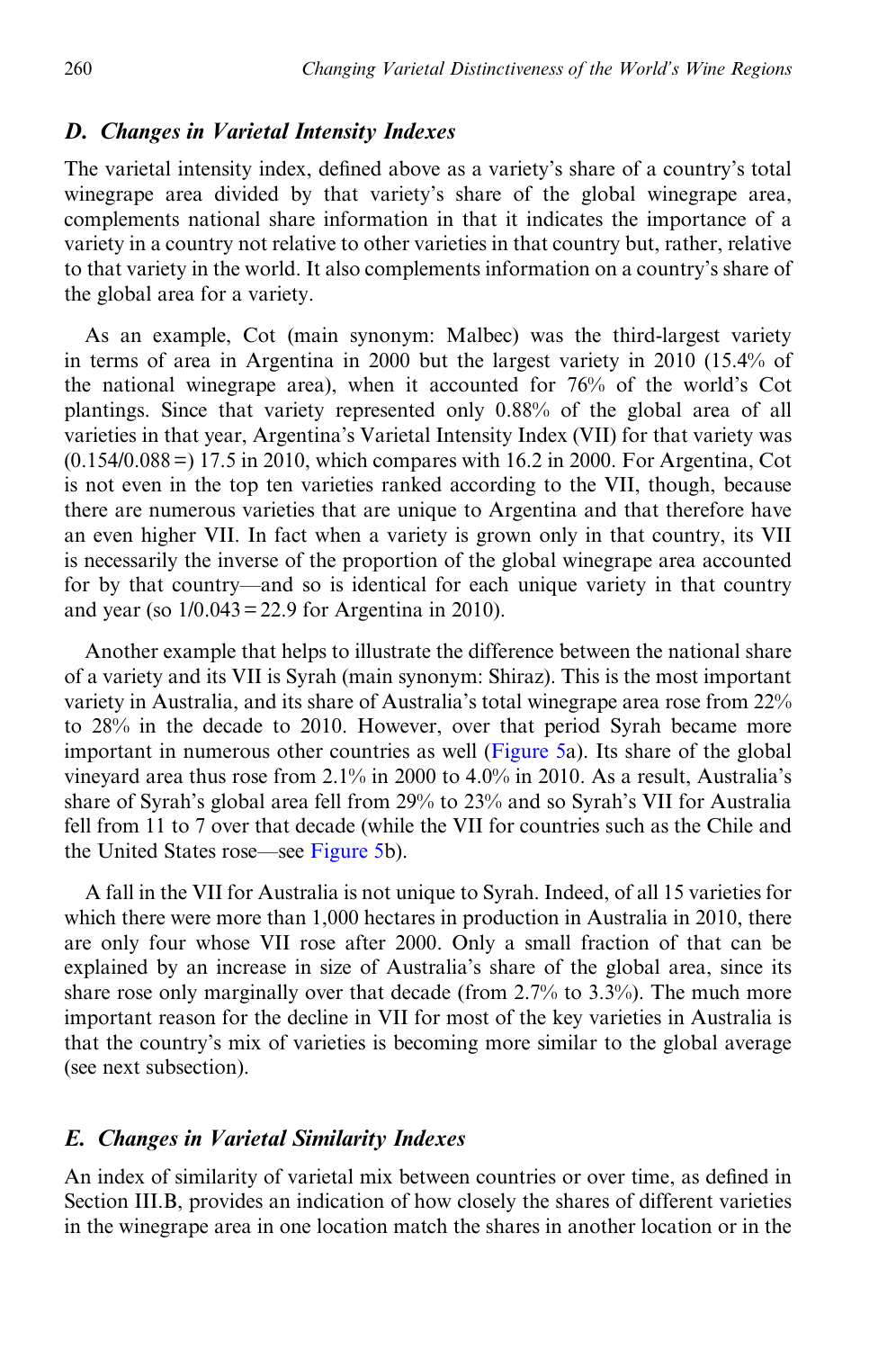

#### Changing Importance of Syrah in Selected Countries, 2000 and 2010



(a) Shares of Syrah in National Winegrape Area, 2000 and 2010

world (or in that same location in another time period). The closer (further away) that match, the closer the index is to 1 (0). That is, the index will be 0 for pairs of countries with no overlap in their winegrape varietal mix, and 1 for pairs of regions with an identical varietal mix. For the in-between cases, the index is conceptually similar to a correlation coefficient and, like a correlation coefficient, it is symmetrical.

Given the heterogeneity across regions and even countries in their varietal mix, several types of questions can be answered with the help of the varietal similarity index (VSI). The first is: how similar (or different) is each country's mix of varieties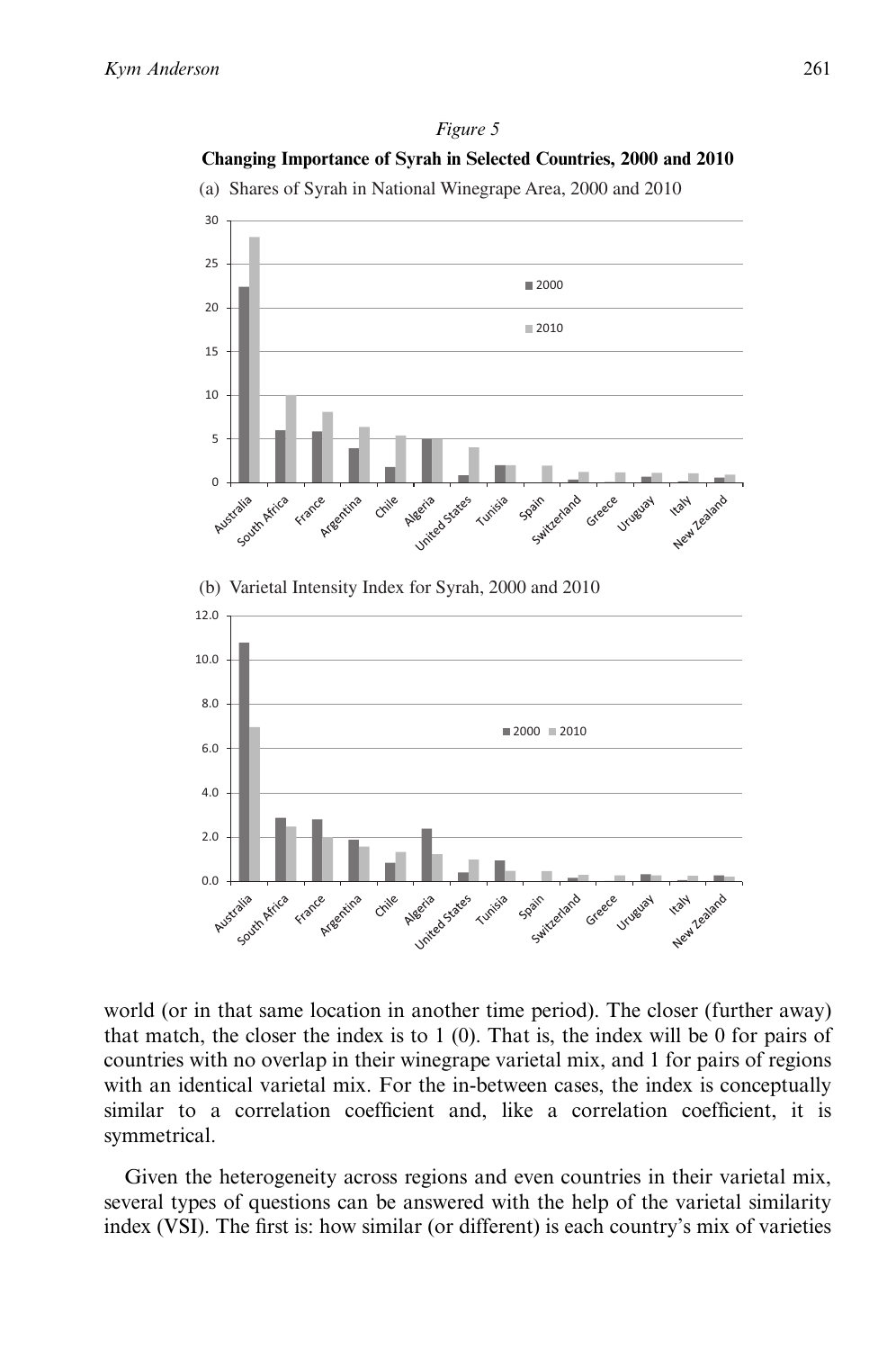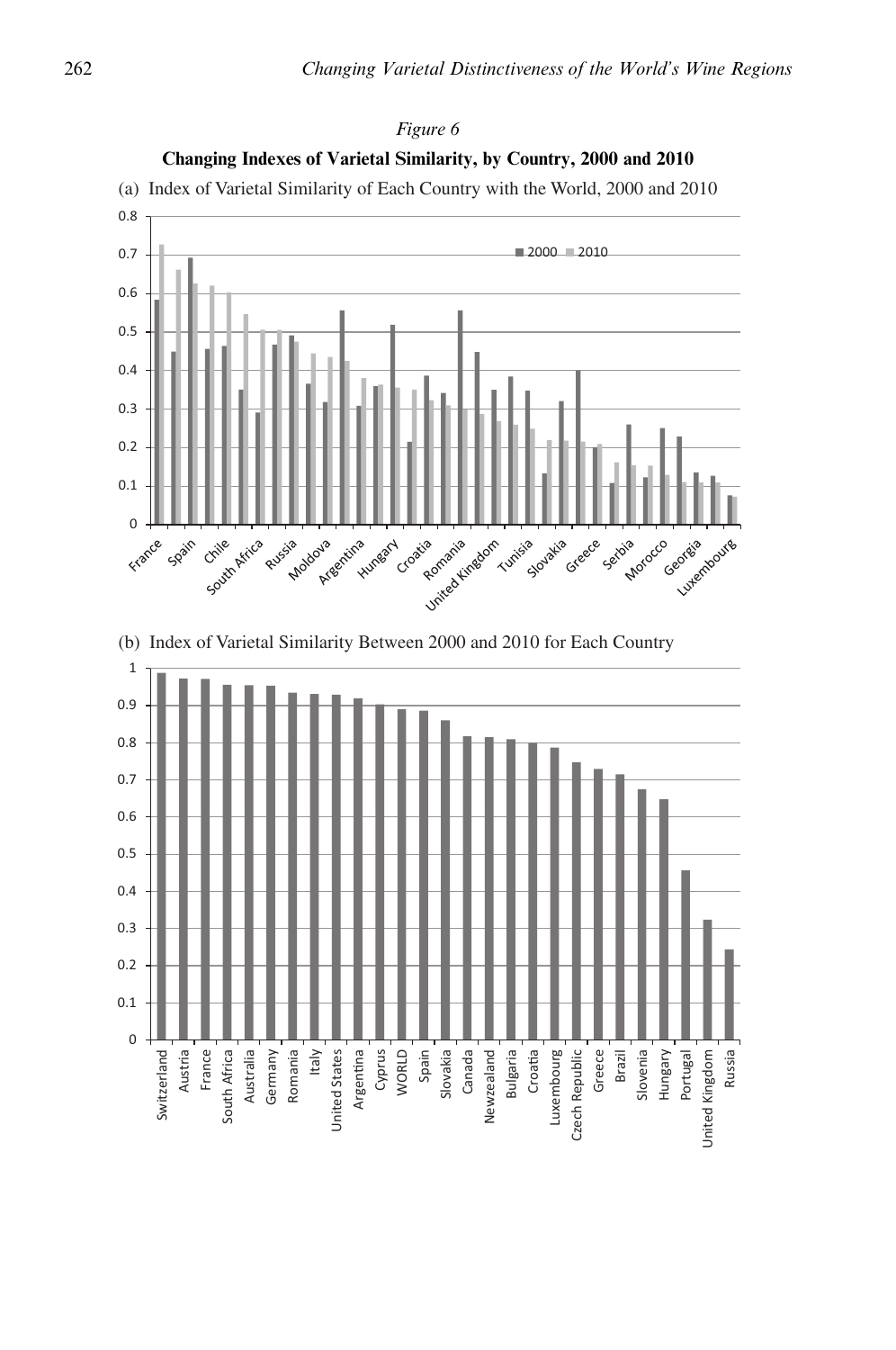

(c) Index of Varietal Similarity Between World and Five Largest Old World and New World Countries, 2000 and 2010

from the global average? For Australia, for example, its VSI was 0.45 in 2000, but it rose to 0.62 by 2010. That is, as suggested at the end of the previous section, Australia's varietal mix moved a long way toward the global average varietal mix in the first decade of the twenty-first century. Indeed, France and (marginally) the United States are the only two countries with a closer match to the world average in 2010, whereas nine other countries had a higher VSI than Australia in 2000 (Figure 6a). Bear in mind, though, that there is still a wide range of VSIs across the regions within Australia vis-à-vis the world, ranging from 0.25 to 0.61 in 2000 and from 0.30 to 0.70 in 2010.

A second use of the VSI is in examining, for any one region or country, how close its varietal mix in 2010 is to that in 2000. Figure 6b shows that while some countries have an across-time VSI close to 1, for others it is much lower, which reflects considerable changes in the varietal mix of their bearing areas over that decade. The RSIs between the two years range from highs of 0.99 (Switzerland) and 0.97 (France and Austria) to lows of 0.32 (United Kingdom) and 0.25 (Russia). The fact that the VSI with the world rose between 2000 and 2010 for each of the five biggest New World countries and for two of the three biggest Old World countries (Figure 6c) is a further reflection of the recent increase in varietal concentration in the world's vineyard over that decade.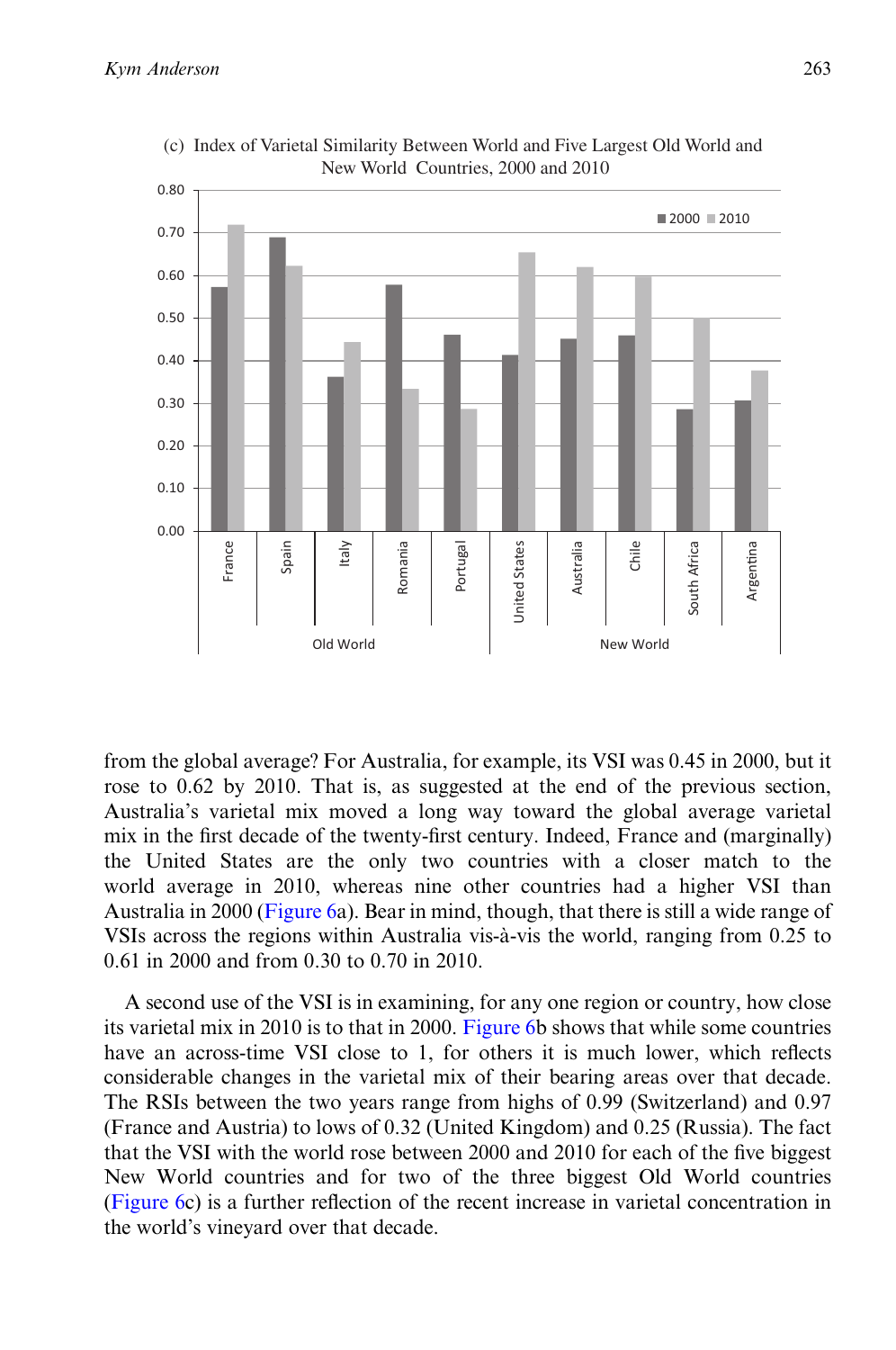|              | I |
|--------------|---|
| 21           |   |
| L.<br>∍<br>٣ | İ |
| Ξ            |   |

Each Country's Six Most-Similar Winegrape Countries in the World According to the Varietal Similarity Index, 2000 and 2010 Each Country's Six Most-Similar Winegrape Countries in the World According to the Varietal Similarity Index, 2000 and 2010

| a. 2000                                                                  |                                                                                                                                                                                                                                                                                                                                                                                                                                                                                               |  |                                                                 |  |  |  |                                                                          |                                                 |
|--------------------------------------------------------------------------|-----------------------------------------------------------------------------------------------------------------------------------------------------------------------------------------------------------------------------------------------------------------------------------------------------------------------------------------------------------------------------------------------------------------------------------------------------------------------------------------------|--|-----------------------------------------------------------------|--|--|--|--------------------------------------------------------------------------|-------------------------------------------------|
|                                                                          |                                                                                                                                                                                                                                                                                                                                                                                                                                                                                               |  |                                                                 |  |  |  |                                                                          |                                                 |
|                                                                          |                                                                                                                                                                                                                                                                                                                                                                                                                                                                                               |  |                                                                 |  |  |  |                                                                          |                                                 |
|                                                                          |                                                                                                                                                                                                                                                                                                                                                                                                                                                                                               |  |                                                                 |  |  |  |                                                                          |                                                 |
| Algeria<br>Argentina<br>Armenia<br>Australia                             |                                                                                                                                                                                                                                                                                                                                                                                                                                                                                               |  |                                                                 |  |  |  |                                                                          |                                                 |
|                                                                          |                                                                                                                                                                                                                                                                                                                                                                                                                                                                                               |  |                                                                 |  |  |  |                                                                          |                                                 |
|                                                                          |                                                                                                                                                                                                                                                                                                                                                                                                                                                                                               |  |                                                                 |  |  |  |                                                                          |                                                 |
|                                                                          |                                                                                                                                                                                                                                                                                                                                                                                                                                                                                               |  |                                                                 |  |  |  |                                                                          |                                                 |
|                                                                          |                                                                                                                                                                                                                                                                                                                                                                                                                                                                                               |  |                                                                 |  |  |  |                                                                          |                                                 |
|                                                                          |                                                                                                                                                                                                                                                                                                                                                                                                                                                                                               |  |                                                                 |  |  |  |                                                                          |                                                 |
|                                                                          |                                                                                                                                                                                                                                                                                                                                                                                                                                                                                               |  |                                                                 |  |  |  |                                                                          |                                                 |
|                                                                          |                                                                                                                                                                                                                                                                                                                                                                                                                                                                                               |  |                                                                 |  |  |  |                                                                          |                                                 |
|                                                                          |                                                                                                                                                                                                                                                                                                                                                                                                                                                                                               |  |                                                                 |  |  |  |                                                                          |                                                 |
|                                                                          |                                                                                                                                                                                                                                                                                                                                                                                                                                                                                               |  |                                                                 |  |  |  |                                                                          |                                                 |
| Georgia<br>Germany                                                       |                                                                                                                                                                                                                                                                                                                                                                                                                                                                                               |  |                                                                 |  |  |  |                                                                          |                                                 |
|                                                                          |                                                                                                                                                                                                                                                                                                                                                                                                                                                                                               |  |                                                                 |  |  |  |                                                                          |                                                 |
| Greee<br>Hungary<br>Hungary<br>Italy<br>Luxembourg<br>Moldova<br>Moldova |                                                                                                                                                                                                                                                                                                                                                                                                                                                                                               |  |                                                                 |  |  |  |                                                                          |                                                 |
|                                                                          |                                                                                                                                                                                                                                                                                                                                                                                                                                                                                               |  |                                                                 |  |  |  |                                                                          |                                                 |
|                                                                          |                                                                                                                                                                                                                                                                                                                                                                                                                                                                                               |  |                                                                 |  |  |  |                                                                          |                                                 |
|                                                                          |                                                                                                                                                                                                                                                                                                                                                                                                                                                                                               |  |                                                                 |  |  |  |                                                                          |                                                 |
|                                                                          |                                                                                                                                                                                                                                                                                                                                                                                                                                                                                               |  |                                                                 |  |  |  |                                                                          |                                                 |
|                                                                          |                                                                                                                                                                                                                                                                                                                                                                                                                                                                                               |  |                                                                 |  |  |  |                                                                          |                                                 |
| New Zealand<br>Portugal                                                  |                                                                                                                                                                                                                                                                                                                                                                                                                                                                                               |  |                                                                 |  |  |  |                                                                          |                                                 |
|                                                                          |                                                                                                                                                                                                                                                                                                                                                                                                                                                                                               |  |                                                                 |  |  |  |                                                                          |                                                 |
|                                                                          |                                                                                                                                                                                                                                                                                                                                                                                                                                                                                               |  |                                                                 |  |  |  |                                                                          |                                                 |
| Romania<br>Russia<br>Serbia                                              |                                                                                                                                                                                                                                                                                                                                                                                                                                                                                               |  |                                                                 |  |  |  |                                                                          |                                                 |
|                                                                          |                                                                                                                                                                                                                                                                                                                                                                                                                                                                                               |  |                                                                 |  |  |  |                                                                          |                                                 |
| Slovakia                                                                 |                                                                                                                                                                                                                                                                                                                                                                                                                                                                                               |  |                                                                 |  |  |  |                                                                          |                                                 |
| <b>Slovenia</b>                                                          |                                                                                                                                                                                                                                                                                                                                                                                                                                                                                               |  |                                                                 |  |  |  |                                                                          |                                                 |
| South Africa                                                             |                                                                                                                                                                                                                                                                                                                                                                                                                                                                                               |  |                                                                 |  |  |  |                                                                          |                                                 |
| Spain                                                                    | $\begin{array}{l} \mathcal{C} \\ \mathcal{C} \\ \mathcal{C} \\ \mathcal{C} \\ \mathcal{C} \\ \mathcal{C} \\ \mathcal{C} \\ \mathcal{C} \\ \mathcal{C} \\ \mathcal{C} \\ \mathcal{C} \\ \mathcal{C} \\ \mathcal{C} \\ \mathcal{C} \\ \mathcal{C} \\ \mathcal{C} \\ \mathcal{C} \\ \mathcal{C} \\ \mathcal{C} \\ \mathcal{C} \\ \mathcal{C} \\ \mathcal{C} \\ \mathcal{C} \\ \mathcal{C} \\ \mathcal{C} \\ \mathcal{C} \\ \mathcal{C} \\ \mathcal{C} \\ \mathcal{C} \\ \mathcal{C} \\ \mathcal$ |  | 使 t 8 k 8 k 8 k 8 k 3 k 5 k 3 k 8 k 8 k 9 k 8 k 4 h 3 k 4 k 9 k |  |  |  | 99993883934456993939399399899798496<br>009090999999999999999999999999999 | BEBSEE로~ 또요 B 중 2 정부 중 19 오 명 또 또 용 정 보 또 오 설 R |
| switzerland                                                              |                                                                                                                                                                                                                                                                                                                                                                                                                                                                                               |  |                                                                 |  |  |  |                                                                          |                                                 |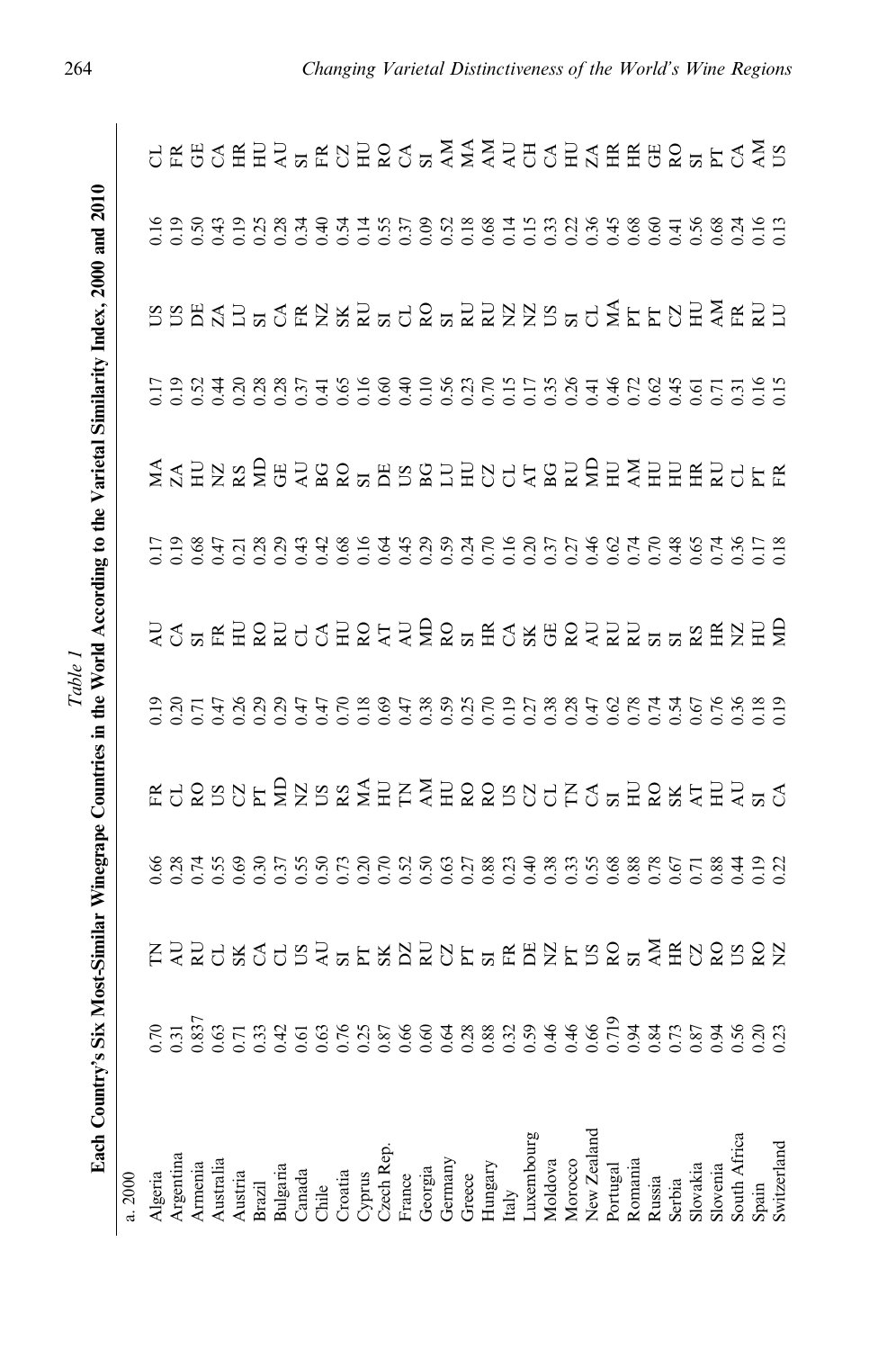| Tunisia<br>United Kingdom<br>United States<br>Uruguay<br>Old World<br>New World                                                                                                                                                                                                                                                                                                                                                                          |                                                                  | 0.500000000000 | E55522                        | 33<br>0.56<br>0.5 <b>0 0.59</b><br>0.59 | <b>AHAEESE</b> | 38<br>3839 <b>850</b><br>3890985 | E 558 E 2 E | $14988$<br>$0.508$<br>$0.50$<br>$0.50$<br>$0.50$ | $2\xi$ <sub>d</sub> $E$ $2\xi$ $E$ | 2000 化和取取                                        |
|----------------------------------------------------------------------------------------------------------------------------------------------------------------------------------------------------------------------------------------------------------------------------------------------------------------------------------------------------------------------------------------------------------------------------------------------------------|------------------------------------------------------------------|----------------|-------------------------------|-----------------------------------------|----------------|----------------------------------|-------------|--------------------------------------------------|------------------------------------|--------------------------------------------------|
| b. 2010                                                                                                                                                                                                                                                                                                                                                                                                                                                  |                                                                  |                |                               |                                         |                |                                  |             |                                                  |                                    |                                                  |
| $\begin{array}{l} \mbox{Algorithm} \\ \mbox{A repertina}\\ \mbox{A metralia}\\ \mbox{Budgrain} \\ \mbox{Budgrain} \\ \mbox{Chain} \\ \mbox{Chain} \\ \mbox{Chain} \\ \mbox{Chain} \\ \mbox{Covain} \\ \mbox{Crotain} \\ \mbox{Crotain} \\ \mbox{Grotia} \\ \mbox{Govogia} \\ \mbox{Govagian} \\ \mbox{Govagian} \\ \mbox{Govagian} \\ \mbox{Govagian} \\ \mbox{Govagian} \\ \mbox{Govagian} \\ \mbox{Govagian} \\ \mbox{Govagian} \\ \mbox{Govagian} \\$ | FR2S # S & B & B & X X & S & X & X & E S & B & Z & E & E & E & F |                | EdNE05deS2x E4S5B\$x S250d2d2 |                                         |                |                                  |             |                                                  | ŠZZZERŠOZŠSOPQBBP 4QEBEZORE        | SEEE & & E S + 2 8 A E d 2 % 2 & 2 2 2 x 5 2 x E |
|                                                                                                                                                                                                                                                                                                                                                                                                                                                          |                                                                  |                |                               |                                         |                |                                  |             |                                                  |                                    |                                                  |
|                                                                                                                                                                                                                                                                                                                                                                                                                                                          |                                                                  |                |                               |                                         |                |                                  |             |                                                  |                                    |                                                  |
|                                                                                                                                                                                                                                                                                                                                                                                                                                                          |                                                                  |                |                               |                                         |                |                                  |             |                                                  |                                    |                                                  |
|                                                                                                                                                                                                                                                                                                                                                                                                                                                          |                                                                  |                |                               |                                         |                |                                  |             |                                                  |                                    |                                                  |
|                                                                                                                                                                                                                                                                                                                                                                                                                                                          |                                                                  |                |                               |                                         |                |                                  |             |                                                  |                                    |                                                  |
|                                                                                                                                                                                                                                                                                                                                                                                                                                                          |                                                                  |                |                               |                                         |                |                                  |             |                                                  |                                    |                                                  |
|                                                                                                                                                                                                                                                                                                                                                                                                                                                          |                                                                  |                |                               |                                         |                |                                  |             |                                                  |                                    |                                                  |
|                                                                                                                                                                                                                                                                                                                                                                                                                                                          |                                                                  |                |                               |                                         |                |                                  |             |                                                  |                                    |                                                  |
|                                                                                                                                                                                                                                                                                                                                                                                                                                                          |                                                                  |                |                               |                                         |                |                                  |             |                                                  |                                    |                                                  |
|                                                                                                                                                                                                                                                                                                                                                                                                                                                          |                                                                  |                |                               |                                         |                |                                  |             |                                                  |                                    |                                                  |
|                                                                                                                                                                                                                                                                                                                                                                                                                                                          |                                                                  |                |                               |                                         |                |                                  |             |                                                  |                                    |                                                  |
|                                                                                                                                                                                                                                                                                                                                                                                                                                                          |                                                                  |                |                               |                                         |                |                                  |             |                                                  |                                    |                                                  |
|                                                                                                                                                                                                                                                                                                                                                                                                                                                          |                                                                  |                |                               |                                         |                |                                  |             |                                                  |                                    |                                                  |
|                                                                                                                                                                                                                                                                                                                                                                                                                                                          |                                                                  |                |                               |                                         |                |                                  |             |                                                  |                                    |                                                  |
|                                                                                                                                                                                                                                                                                                                                                                                                                                                          |                                                                  |                |                               |                                         |                |                                  |             |                                                  |                                    |                                                  |
|                                                                                                                                                                                                                                                                                                                                                                                                                                                          |                                                                  |                |                               |                                         |                |                                  |             |                                                  |                                    |                                                  |
|                                                                                                                                                                                                                                                                                                                                                                                                                                                          |                                                                  |                |                               |                                         |                |                                  |             |                                                  |                                    |                                                  |
|                                                                                                                                                                                                                                                                                                                                                                                                                                                          |                                                                  |                |                               |                                         |                |                                  |             |                                                  |                                    |                                                  |
| Hungary<br>Italy<br>Japan<br>Japan<br>Kazaklastan<br>Kazabourg<br>Luxembourg<br>Moldova                                                                                                                                                                                                                                                                                                                                                                  |                                                                  |                |                               |                                         |                |                                  |             |                                                  |                                    |                                                  |
|                                                                                                                                                                                                                                                                                                                                                                                                                                                          |                                                                  |                |                               |                                         |                |                                  |             |                                                  |                                    |                                                  |
|                                                                                                                                                                                                                                                                                                                                                                                                                                                          |                                                                  |                |                               |                                         |                |                                  |             |                                                  |                                    |                                                  |
|                                                                                                                                                                                                                                                                                                                                                                                                                                                          |                                                                  |                |                               |                                         |                |                                  |             |                                                  |                                    |                                                  |
|                                                                                                                                                                                                                                                                                                                                                                                                                                                          |                                                                  |                |                               |                                         |                |                                  |             |                                                  |                                    |                                                  |
| Morocco                                                                                                                                                                                                                                                                                                                                                                                                                                                  |                                                                  |                |                               |                                         |                |                                  |             |                                                  |                                    |                                                  |
| Myanmar                                                                                                                                                                                                                                                                                                                                                                                                                                                  |                                                                  |                |                               |                                         |                |                                  |             |                                                  |                                    |                                                  |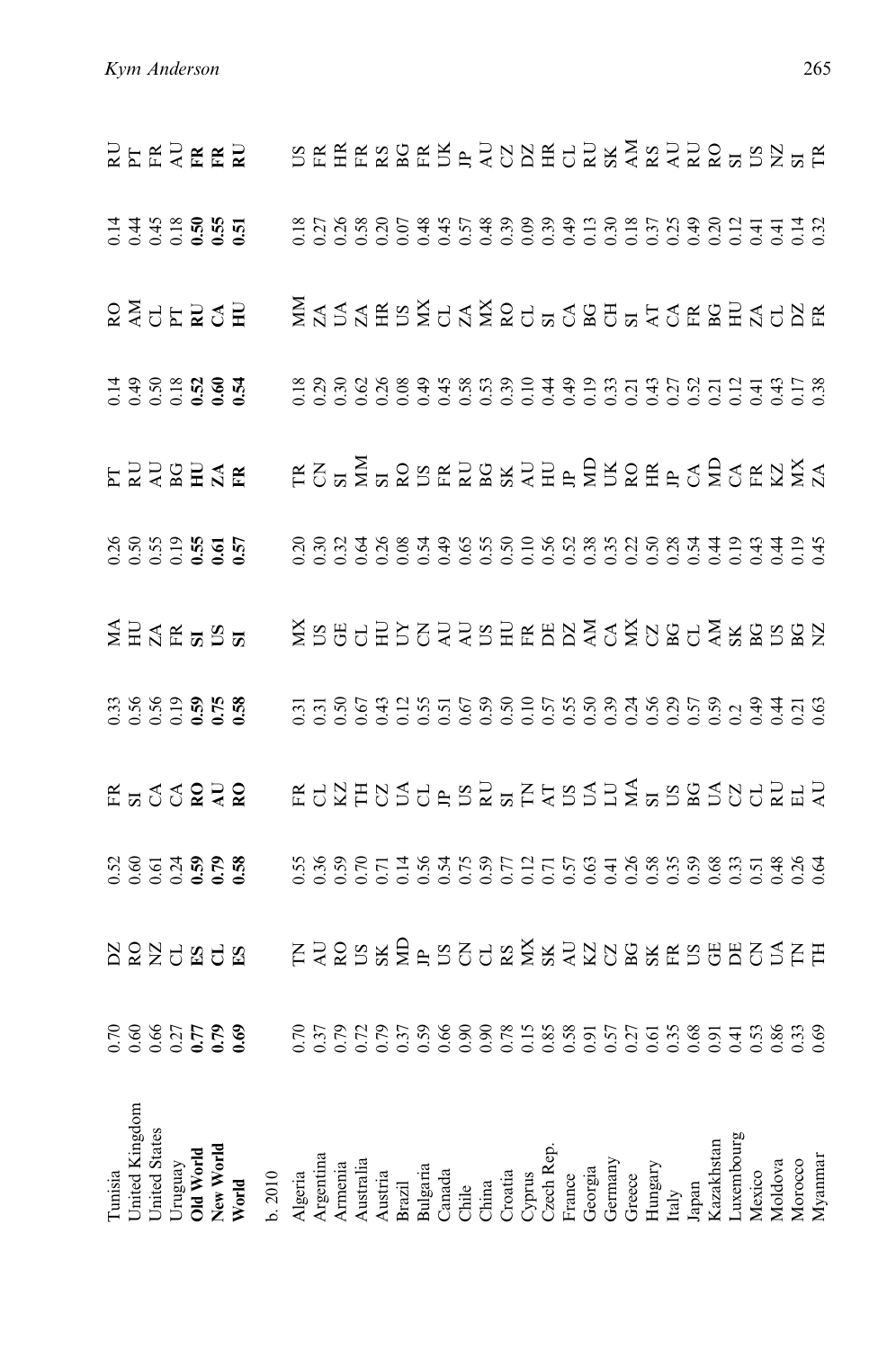| S \$ \$ \$ \$ 5 8 \$ 8 \$ \$ \$ \$ £ \$ E \$ \$ \$ \$ \$ \$ \$ # \$ |      |          |         |                  |                      |             |                                                                                               |  |  |  |  |                                            |                     |
|---------------------------------------------------------------------|------|----------|---------|------------------|----------------------|-------------|-----------------------------------------------------------------------------------------------|--|--|--|--|--------------------------------------------|---------------------|
|                                                                     |      |          |         |                  |                      |             |                                                                                               |  |  |  |  |                                            |                     |
|                                                                     |      |          |         |                  |                      |             |                                                                                               |  |  |  |  |                                            |                     |
| 9922334574514512955996469<br>0000000000000000000000                 |      |          |         |                  |                      |             |                                                                                               |  |  |  |  |                                            |                     |
|                                                                     |      |          |         |                  |                      |             |                                                                                               |  |  |  |  |                                            | SAESFERREREZZESPISE |
|                                                                     |      |          |         |                  |                      |             |                                                                                               |  |  |  |  |                                            |                     |
| <b>ZA SE SA E E SE E SA E E B SA E SA B SA</b>                      |      |          |         |                  |                      |             |                                                                                               |  |  |  |  |                                            |                     |
| 898466889898986988813462<br>60000000000000000000000                 |      |          |         |                  |                      |             |                                                                                               |  |  |  |  |                                            |                     |
|                                                                     |      |          |         |                  |                      |             |                                                                                               |  |  |  |  |                                            |                     |
|                                                                     |      |          |         |                  |                      |             |                                                                                               |  |  |  |  |                                            |                     |
| <b>ŠE &amp; Š S E S E S E S S Š Š S S E S &amp; E</b>               |      |          |         |                  |                      |             |                                                                                               |  |  |  |  |                                            |                     |
|                                                                     |      |          |         |                  |                      |             |                                                                                               |  |  |  |  |                                            |                     |
| New Zealand                                                         | Peru | Portugal | Romania | Russia<br>Serbia | Slovakia<br>Slovenia | outh Africa | Spain<br>Switzerland<br>Thailand<br>Tunisia<br>Turkey<br>Ukraine<br>Ukraine<br>Uiried Kingdom |  |  |  |  | Uruguay<br>New World<br>Old World<br>World |                     |

Key: Algeria (DZ), Argentina (AR), Amenia (AM), Australia (AU), Austria (BR), Bulgaria (BG), Canada (CA), China (CN), Croatia (HR), Cyprus (CY), Czech Rep. (CZ), France (FR),<br>Georgia (GE), Germany (DE), Greec (EL), Hungary Key: Algeria (DZ), Argentina (AR), Armenia (AM), Australia (AU), Austria (AT), Brazil (BR), Bulgaria (BG), Canada (CA), Chile (CL), China (CN), Croatia (HR), Cyprus (CY), Czech Rep. (CZ), France (FR), Georgia (GE), Germany (DE), Greece (EL), Hungary (HU), Italy (IT), Japan (JP), Kazakhstan (KZ), Luxembourg (LU), Mexico (MX), Moldova (MD), Morocco (MA), Myanmar (MM), New Zealand (NZ), Peru (PE), Portugal (PT), Romania (RO), Russia (RU), Serbia (RS), Slovakia (SK), Slovenia (SI), South Africa (ZA), Spain (ES), Switzerland (CH), Thailand (TH), Tunisia (TN), Turkey (TR), Ukraine (UA), United Kingdom (UK), United States (US), Uruguay (UY)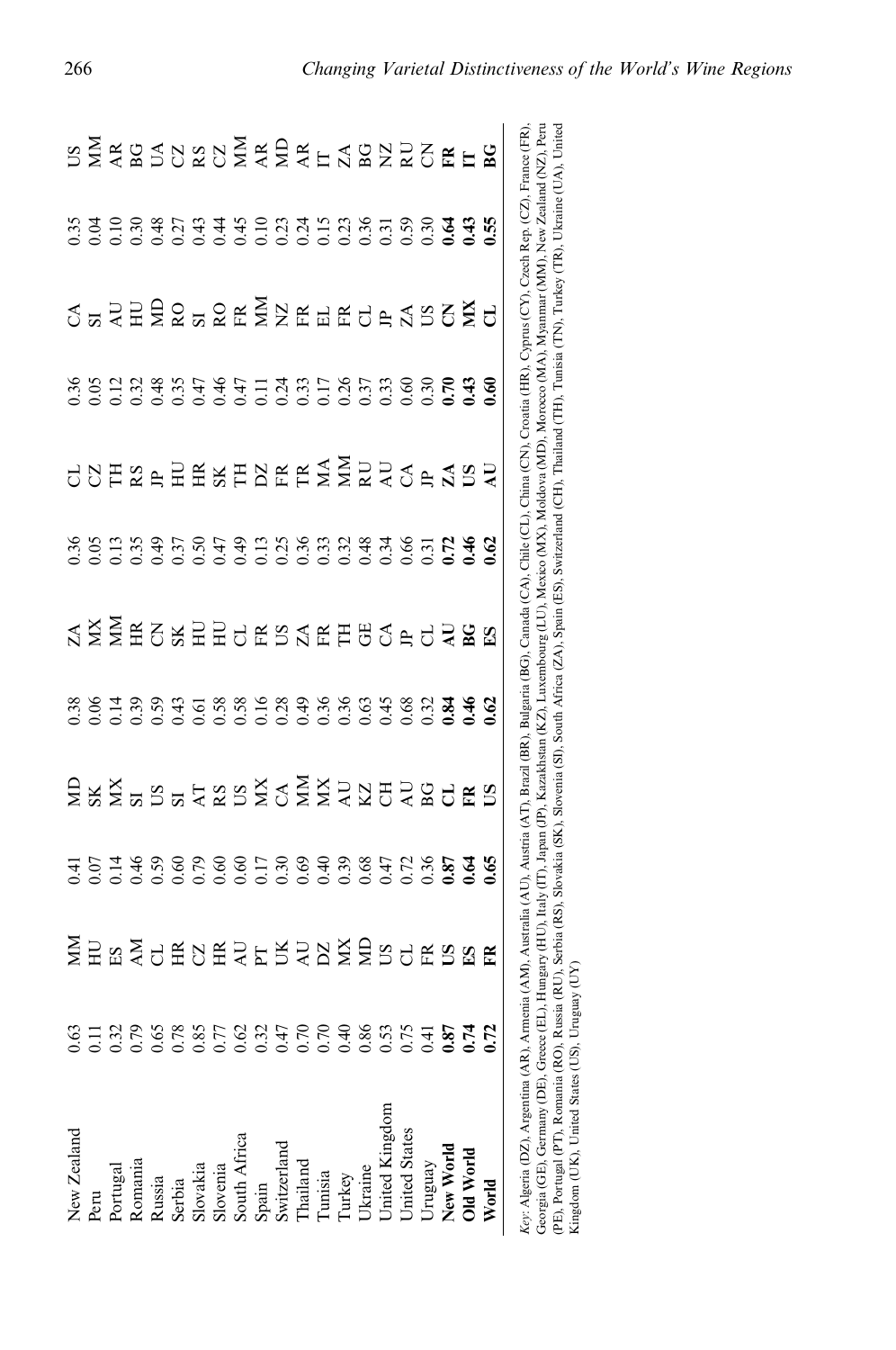A third use of the VSI is in examining the extent to which a country has a varietal mix similar to that of other countries. In both 2000 and 2010, the New World countries have varietal mixes closest to other New World countries, whereas the varietal mixes of Old World countries are closest to one of their neighbors (Table 1).

#### V. Possible Extensions and Other Uses of the Database

Space limitations prevent our drilling down to the regional level within countries, but Anderson (2013) also provides similar share, VII and VSI information for more than 600 regions within 29 of the 44 countries discussed here, full details of which are accessible at Anderson and Aryal (2013).

The regional VSI information in particular may be helpful for producers thinking of altering their varietal mix or relocating to a region with a higher latitude or altitude so as to maintain their firm's current varietal mix in view of global warming. If predictions of climate change were compiled for those  $600 +$  regions, along with their consequent expected changes in the location and productivity of production of the various winegrape varieties across the world, a projected set of VSIs could be calculated to provide a sense of the prospective changes in any region's competition from any other regions that have had, or in the future will have, a similar pattern of varietal specialization.

Likewise, new technological developments—including as an adaptive response to climate change—will alter the VIIs and VSIs, depending on the extent of those new technologies' impact on the varietal mix of each region and any interregional and international spillovers of those new technologies. Indeed, the VSI could be useful in providing a basis for gauging the potential for interregional spillovers of new variety-specific technologies. If those possible changes in international competitiveness were aggregated to the national level, they could be fed in as shocks to the supply side of a model of the world's wine markets (such as that used by Anderson and Wittwer [2013]) to project their impact on grape and wine prices and on wine production, consumption, and trade.

While this paper provides a great deal of information about which winegrapes have been grown in various parts of the world during the first decade of the twentyfirst century, it leaves open the question of why those varieties have been produced where they are. Is it driven mainly by what grows best in each location (the terroir explanation)? Gergaud and Ginsburgh (2008) argue that even in Bordeaux that has not been the main explanation. Is the increasing concentration on major French varieties because non-French producers—particularly in newly expanding wineproducing countries—find it easier to market them because of France's strong reputation in those varieties? Might part of the explanation also be that those varieties do well in a wide range of growing environments or have been found to be desirable for blending with traditional varieties of a region? These and other centripetal forces during the first decade of the twenty-first century apparently have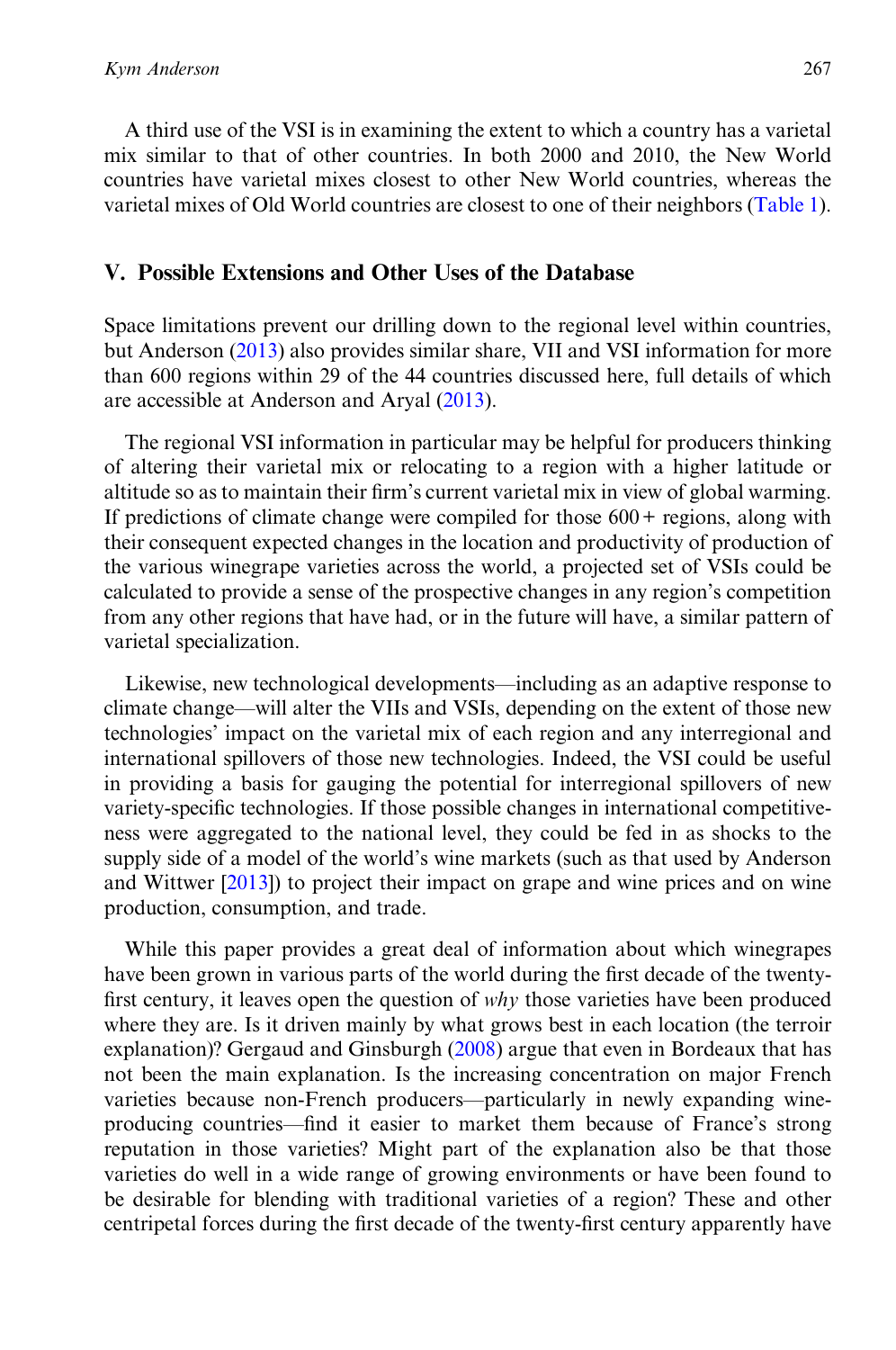dominated the possible centrifugal forces mentioned in the Introduction. It remains to be seen whether the latter will be strong enough to dominate the former over the next decade or so. If China is the country with the greatest expansion of winegrape area in the next few years, and if its new plantings remain focused on key French red varieties, the concentration of the world's varietal mix may continue to increase for some time yet.

## References

- Alston, J.M., Andersen, M.A., James, J.S., and Pardey, P.G. (2010). Persistence Pays: U.S. Agricultural Productivity Growth and the Benefits from Public R&D Spending. New York: Springer.
- Alston, J.M., Norton, G.W., and Pardey, P. (1998). Science Under Scarcity: Principles and Practice for Agricultural Research Evaluation and Priority Setting. London: CAB International.
- Anderson, K. (2010). Varietal intensities and similarities of the world's wine regions. Journal of Wine Economics 5(2), 270–309.
- Anderson, K. (2013). Which Winegrape Varieties Are Grown Where? A Global Empirical Picture. Adelaide: University of Adelaide Press. Available at [www.adelaide.edu.au/press/](http://www.adelaide.edu.au/press/winegrapes/) [winegrapes/](http://www.adelaide.edu.au/press/winegrapes/).
- Anderson, K., and Aryal, N.R. (2013). Database of Regional, National and Global Winegrape Bearing Areas by Variety, 2000 and 2010. Available at [www.adelaide.edu.au/wine-econ/](http://www.adelaide.edu.au/wine-econ/databases/) [databases/](http://www.adelaide.edu.au/wine-econ/databases/).
- Anderson, K., and Nelgen, S. (2011). Global Wine Markets, 1961 to 2009: A Statistical Compendium. Adelaide: University of Adelaide Press. Available at [www.adelaide.edu.au/](http://www.adelaide.edu.au/press/titles/global-wine/) [press/titles/global-wine/](http://www.adelaide.edu.au/press/titles/global-wine/).
- Anderson, K., and Wittwer, G. (2013). Modeling global wine markets to 2018: Exchange rates, taste changes, and China's import growth. Journal of Wine Economics, 8(2), 131–158.
- Eurostat. (2013). Basic vineyard survey. Available at [http://epp.eurostat.ec.europa.eu/portal/](http://epp.eurostat.ec.europa.eu/portal/page/portal/statistics/search_database/) [page/portal/statistics/search\\_database/.](http://epp.eurostat.ec.europa.eu/portal/page/portal/statistics/search_database/)
- Fegan, P.W. (2003). The Vineyard Handbook: Appellations, Maps and Statistics, rev. ed. Springfield, IL: Phillips Brothers for the Chicago Wine School.
- Gergaud, O., and Ginsburgh, V. (2008). Endowments, production technologies and the quality of wines in Bordeaux: Does terroir matter? Economic Journal, 118, F142–57. [Reprinted in Journal of Wine Economics, 5 (2010), 3–21.]
- Griliches, Z. (1979). Issues in assessing the contribution of R&D to productivity growth. Bell Journal of Economics, 10, 92–116.
- Jaffe, A.B. (1986). Technological opportunity and spillovers of R&D: Evidence from firms' patents profits and market value. American Economic Review, 76(5), 984–1001.
- Jaffe, A.B. (1989). Real effects of academic research. American Economic Review, 79(5), 957–970.
- JKI (Julius Kühn-Institut). (2013). Vitis International Variety Catalogue. Institute for Grapevine Breeding, Federal Research Centre for Cultivated Plants, Geilweilerhof. Available at [www.vivc.de.](http://www.vivc.de)
- Johnson, H., and Robinson, J. (2013). World Atlas of Wine, 7th ed. London: Mitchell Beasley.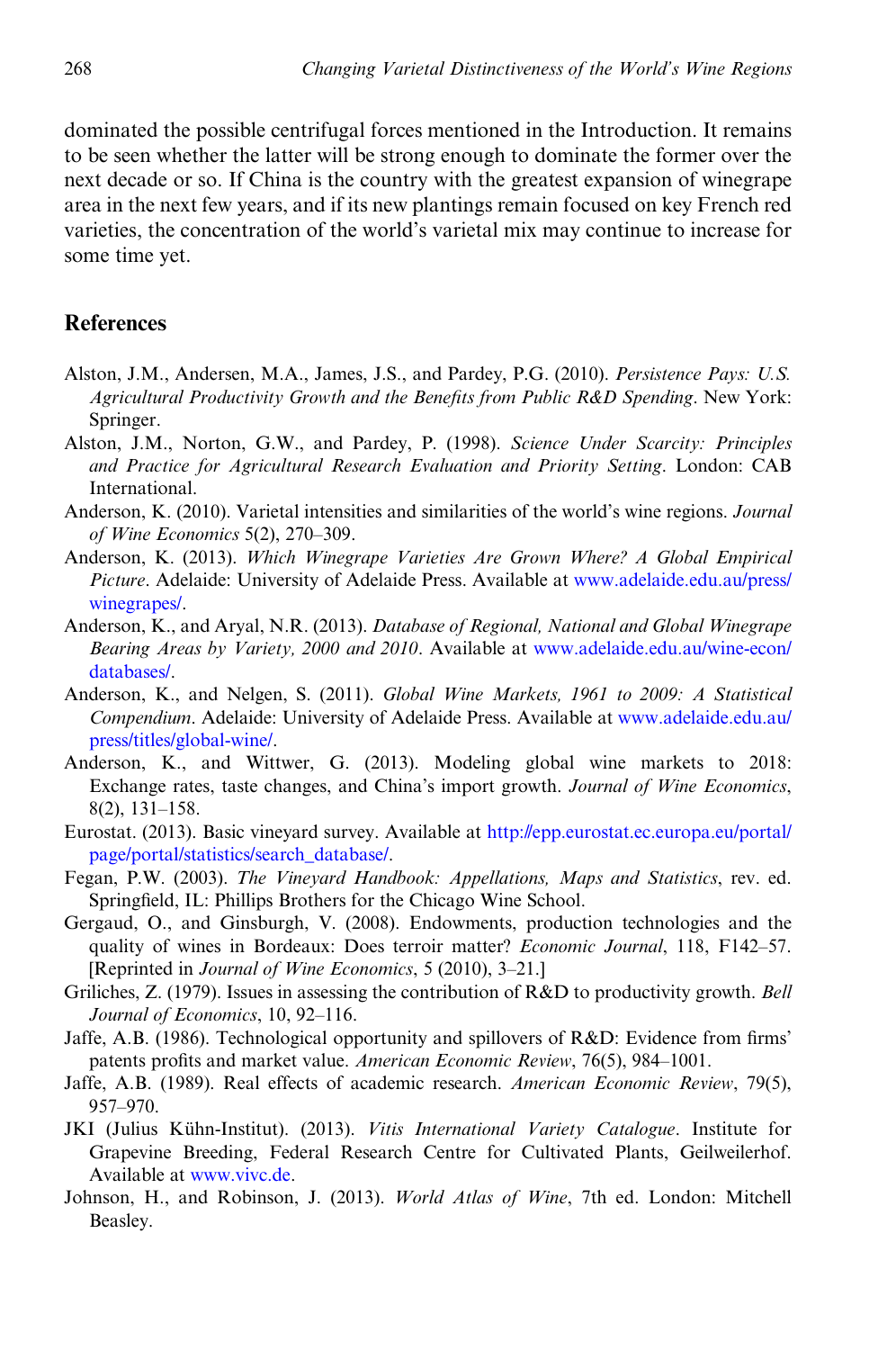- OIV. (2012). International List of Vine Varieties and Their Synonyms. Paris: Organisation Internationale de la Vigne et du Vin (International Organisation of Vine and Wine). Available at [www.oiv.org](http://www.oiv.org).
- Robinson, J., Harding, J., and Vouillamoz, J. (2012). Wine Grapes: A Complete Guide to 1,368 Vine Varieties, Including Their Origins and Flavours. London: Allen Lane.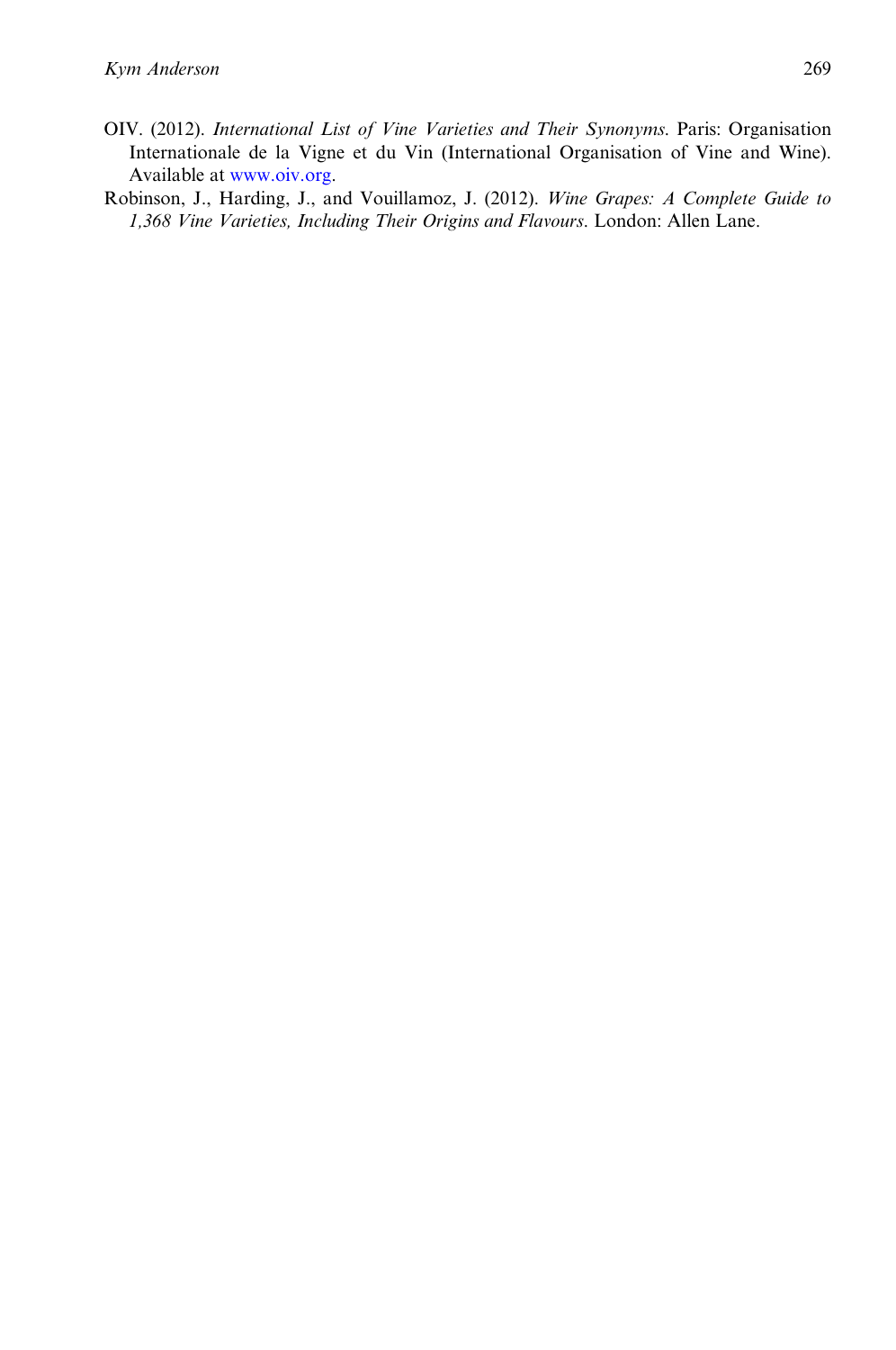| 2010<br>$\sim$<br>.<br>F<br>í<br>l |  |
|------------------------------------|--|
|                                    |  |
|                                    |  |
|                                    |  |
|                                    |  |
|                                    |  |
|                                    |  |
|                                    |  |
|                                    |  |
|                                    |  |

| vine-producing<br>Sampled                                                                                                                                                                                                                                                                                    | Share $( \% )$ of<br>global area                                    |                                       | global wine production<br>Share $(^{9}o)$ of                                                                                                        |                                                                              | wine-producing<br>Non-sampled | Share $(%$ ) of<br>global wine |
|--------------------------------------------------------------------------------------------------------------------------------------------------------------------------------------------------------------------------------------------------------------------------------------------------------------|---------------------------------------------------------------------|---------------------------------------|-----------------------------------------------------------------------------------------------------------------------------------------------------|------------------------------------------------------------------------------|-------------------------------|--------------------------------|
| countries                                                                                                                                                                                                                                                                                                    | 2000                                                                | 2010                                  | 2000                                                                                                                                                | 2010                                                                         | countries                     | prod., 2010                    |
|                                                                                                                                                                                                                                                                                                              |                                                                     | 22.13                                 |                                                                                                                                                     | 12.16                                                                        | Macedonia                     |                                |
|                                                                                                                                                                                                                                                                                                              |                                                                     |                                       |                                                                                                                                                     | 21.19                                                                        | Belarus                       |                                |
| Spain<br>France<br>Italy<br>United States<br>Argentina<br>Argentina<br>Australia<br>Chule<br>Georgia<br>Sugaria<br>Sugaria<br>Sugaria<br>Bulgaria<br>Bulgaria<br>Suchia<br>Bulgaria<br>Sucha<br>Bulgaria<br>Sucha<br>Bulgaria<br>Duolova<br>Bulgaria<br>Bulgaria<br>Duolova<br>Bulgaria<br>Duolova<br>Bulgar | 23.97<br>17.54<br>12.91                                             | 18.23<br>13.47                        | 11 21 22 32 32 32 32 32 32 32 32 4<br>11 32 32 32 32 32 33 4 53 54 55 65 76 77 78 95 66 77 78 96 77 78 96 77 78 96 77 79 96 77 79 97 79 79 70 70 70 | 16.31                                                                        | Uzbekistan                    | $0.38$<br>$0.08$               |
|                                                                                                                                                                                                                                                                                                              |                                                                     | 4.91                                  |                                                                                                                                                     |                                                                              | Albania                       | 88883563668885555              |
|                                                                                                                                                                                                                                                                                                              |                                                                     | 4.33                                  |                                                                                                                                                     | 8.76<br>5.03                                                                 | Montenegro                    |                                |
|                                                                                                                                                                                                                                                                                                              |                                                                     | 3.67                                  |                                                                                                                                                     | 1.46                                                                         | <b>Turkmenistan</b>           |                                |
|                                                                                                                                                                                                                                                                                                              |                                                                     | $3.57$<br>$3.54$<br>$3.54$            |                                                                                                                                                     | 2.24                                                                         | Lebanon                       |                                |
|                                                                                                                                                                                                                                                                                                              |                                                                     |                                       |                                                                                                                                                     | 4.03                                                                         | Cuba                          |                                |
|                                                                                                                                                                                                                                                                                                              |                                                                     |                                       |                                                                                                                                                     |                                                                              | Madagascar                    |                                |
|                                                                                                                                                                                                                                                                                                              |                                                                     | $2.17$<br>$2.193$                     |                                                                                                                                                     |                                                                              | Egypt                         |                                |
|                                                                                                                                                                                                                                                                                                              |                                                                     |                                       |                                                                                                                                                     |                                                                              | Azerbaijan                    |                                |
|                                                                                                                                                                                                                                                                                                              |                                                                     |                                       |                                                                                                                                                     | $3.86$<br>$7.86$<br>$7.45$<br>$8.86$<br>$7.58$<br>$7.58$<br>$7.58$<br>$7.58$ | Bolivia                       |                                |
|                                                                                                                                                                                                                                                                                                              |                                                                     | 1.50                                  |                                                                                                                                                     |                                                                              | Lithuania                     |                                |
|                                                                                                                                                                                                                                                                                                              |                                                                     | 1.49                                  |                                                                                                                                                     |                                                                              | Israel                        |                                |
|                                                                                                                                                                                                                                                                                                              |                                                                     | 1.21                                  |                                                                                                                                                     |                                                                              | Bosnia & Herz.                |                                |
|                                                                                                                                                                                                                                                                                                              | 1.03                                                                | 1.17                                  |                                                                                                                                                     |                                                                              | Belgium                       |                                |
|                                                                                                                                                                                                                                                                                                              |                                                                     | $\frac{13}{1.06}$ $\frac{0.03}{0.03}$ |                                                                                                                                                     |                                                                              | Zimbabwe                      |                                |
|                                                                                                                                                                                                                                                                                                              |                                                                     |                                       |                                                                                                                                                     |                                                                              | Malta                         |                                |
|                                                                                                                                                                                                                                                                                                              |                                                                     |                                       |                                                                                                                                                     |                                                                              | Paraguay                      |                                |
|                                                                                                                                                                                                                                                                                                              | $\begin{array}{c} 1.07 \\ 1.01 \\ 0.78 \\ 0.03 \\ 0.05 \end{array}$ |                                       |                                                                                                                                                     |                                                                              | Latvia                        | $\frac{0.01}{0.01}$            |
|                                                                                                                                                                                                                                                                                                              |                                                                     |                                       |                                                                                                                                                     |                                                                              | Kyrgyzstan                    | $\overline{0.0}$               |
|                                                                                                                                                                                                                                                                                                              |                                                                     | 0.65                                  |                                                                                                                                                     |                                                                              | Ethiopia                      | $\overline{0.0}$               |
|                                                                                                                                                                                                                                                                                                              |                                                                     |                                       |                                                                                                                                                     |                                                                              |                               |                                |
|                                                                                                                                                                                                                                                                                                              |                                                                     | 0.64                                  |                                                                                                                                                     |                                                                              |                               |                                |
|                                                                                                                                                                                                                                                                                                              | 1.14                                                                |                                       |                                                                                                                                                     |                                                                              |                               |                                |
|                                                                                                                                                                                                                                                                                                              | $\frac{21}{23}$                                                     | 55<br>0.43<br>0.0                     | 8. 8. 13<br>0. 13<br>0. 13                                                                                                                          |                                                                              |                               |                                |
|                                                                                                                                                                                                                                                                                                              |                                                                     |                                       |                                                                                                                                                     |                                                                              |                               |                                |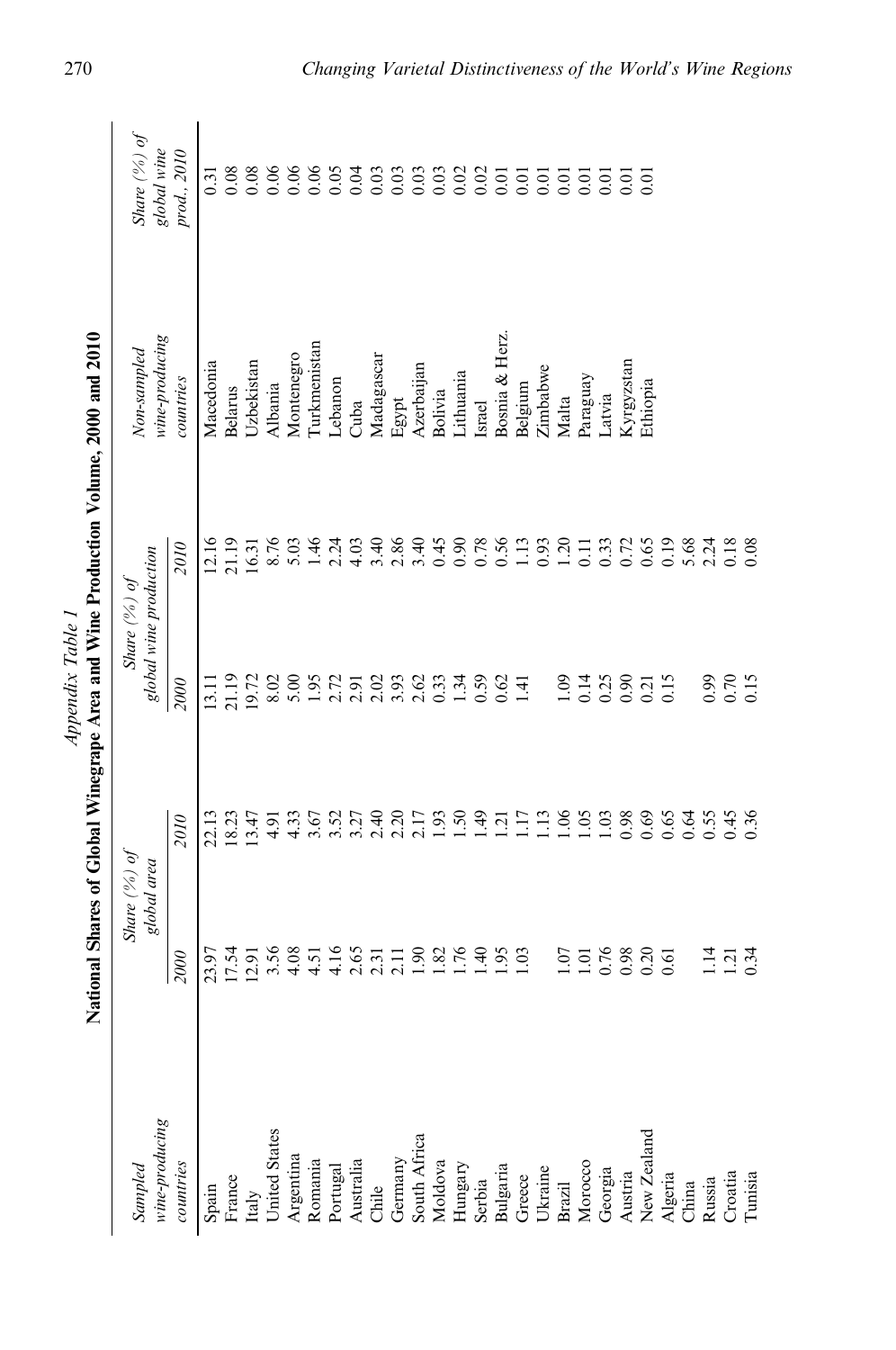| wine-producing<br>Sampled                                       |                             | Share $(%)$ of<br>global area | Share $( \% )$ of     | global wine production | wine-producing<br>Non-sampled | Share $(%$ ) of<br>global wine |
|-----------------------------------------------------------------|-----------------------------|-------------------------------|-----------------------|------------------------|-------------------------------|--------------------------------|
| countries                                                       | 2000                        | 2010                          | 2000                  | 2010                   | countries                     | prod., 2010                    |
|                                                                 | 0.48                        |                               | 0.14                  |                        |                               |                                |
|                                                                 | 0.23                        |                               | 0.19                  |                        |                               |                                |
|                                                                 | 0.31                        |                               | 0.45                  |                        |                               |                                |
|                                                                 |                             |                               |                       |                        |                               |                                |
| Slovenia<br>Czech Rep.<br>Switzerland<br>Turkey<br>Slovakia     |                             |                               |                       |                        |                               |                                |
|                                                                 |                             |                               |                       |                        |                               |                                |
|                                                                 | 32<br>0.217<br>0.57<br>0.18 |                               | 0.02<br>0.07<br>0.034 |                        |                               |                                |
|                                                                 |                             |                               |                       |                        |                               |                                |
| Armenia<br>Canada<br>Cyprus<br>Uruguay<br>Uruguay<br>Kazakhstan |                             |                               |                       |                        |                               |                                |
|                                                                 |                             |                               |                       |                        |                               |                                |
| Mexico                                                          |                             |                               |                       |                        |                               |                                |
|                                                                 |                             |                               |                       |                        |                               |                                |
| Japan<br>Peru                                                   |                             |                               |                       |                        |                               |                                |
|                                                                 | 0.03                        |                               |                       |                        |                               |                                |
|                                                                 | 0.02                        |                               | 0.05                  |                        |                               |                                |
| Luxembourg<br>United Kingdom<br>Thailand                        |                             |                               |                       |                        |                               |                                |
|                                                                 |                             |                               |                       |                        |                               |                                |
| Myanmar<br>"Missing 9 in 2000"                                  | 1.63                        | n.a.                          | 5.14                  | n.a.<br>0.96           |                               |                                |
| Rest of the world                                               | 1.06                        | 0.96                          |                       |                        |                               |                                |
| Sample total                                                    | 98.94                       | 99.04                         | 98.94                 | 99.04                  | Nonsample total               | 0.96                           |